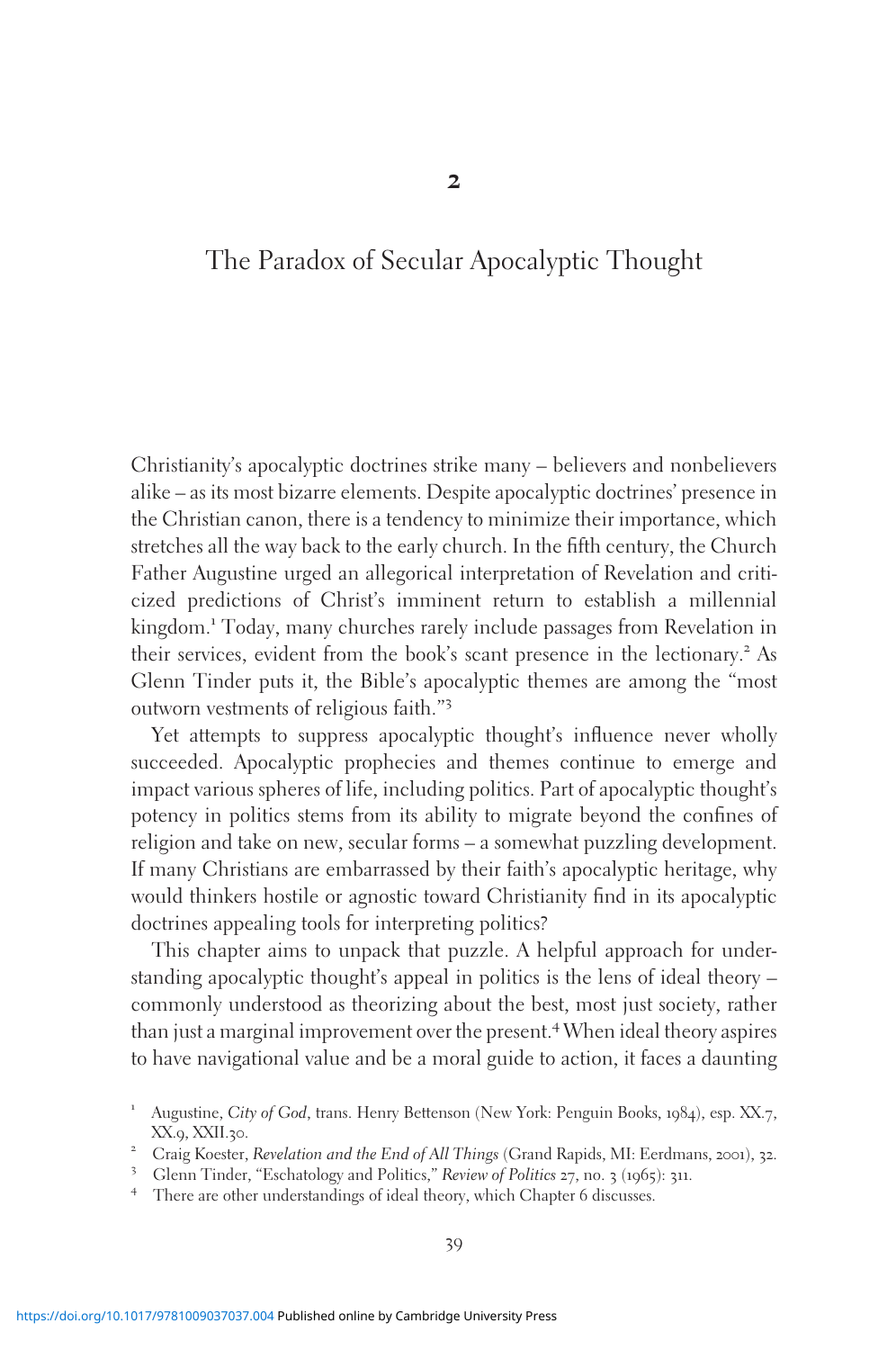task: outlining a goal that is both utopian and feasible. To be worth striving for, the ideal must be utopian and possess sufficient moral appeal to justify the transition costs needed to achieve it. Yet at the same time, the ideal must be feasible – otherwise, there is little reason to dedicate limited resources chasing after something outside the realm of possibility. These competing goals result in a catch-22 for ideal theory: a more utopian ideal is a less feasible moral goal, which diminishes reasons to strive for it and its normative force, but a more modest and feasible ideal is a less appealing moral goal, which also diminishes reasons to strive for it and its normative force. Within the apocalyptic tradition, a particular strand of it – what I call *cataclysmic* apocalyptic thought – proposes a way out of this dilemma. And that feature of apocalyptic thought contributes to its appeal in politics.

Specifically, cataclysmic apocalyptic thought identifies crisis as the path to the ideal society. It embraces a utopian goal and declares it feasible by pointing to crisis as the vehicle to wipe away corruption and bring the seemingly impossible within reach. This perspective has a prominent place in Christian texts like the book of Revelation, which envisions plagues and upheaval that precede the arrival of God's perfect kingdom. Cataclysmic apocalyptic thought takes secular form with the belief that natural or human forces, not divine ones, will direct crisis toward utopia. That way of interpreting the world gives a particular crisis meaning and creates a sense of urgency to take advantage of the historic opportunity at hand. Some secular thinkers find this view especially attractive. For them, apocalyptic thought offers resources to navigate persistent challenges in ideal theory, show how utopia is possible, and make the case for urgent action in pursuit of a utopian vision for politics.

## CATACLYSMIC APOCALYPTIC THOUGHT IN THE CHRISTIAN TRADITION

Apocalyptic thought can take secular forms, but its roots go back to the Jewish and Christian traditions. For scholars of ancient religious texts, apocalypse refers to a genre of literature in which the author shares a divine revelation they received. Apocalyptic writers recount visions of a hopeful and just conclusion to history, and establish their authority by citing divine messengers as the source of their inspiration.<sup>5</sup> Apocalyptic literature emerged in the Jewish tradition following the Babylonian exile,<sup>6</sup> functioning as resistance literature

<sup>5</sup> John Collins, "Introduction: Towards the Morphology of a Genre," Semeia 14 (1979): 9. <br><sup>6</sup> See John Collins, *The Apocalyptic Imagination: An Introduction to Jewish Apocalyptic* Literature, 2nd ed. (Grand Rapids, MI: Eerdmans, 1998); and Paul Hanson, The Dawn of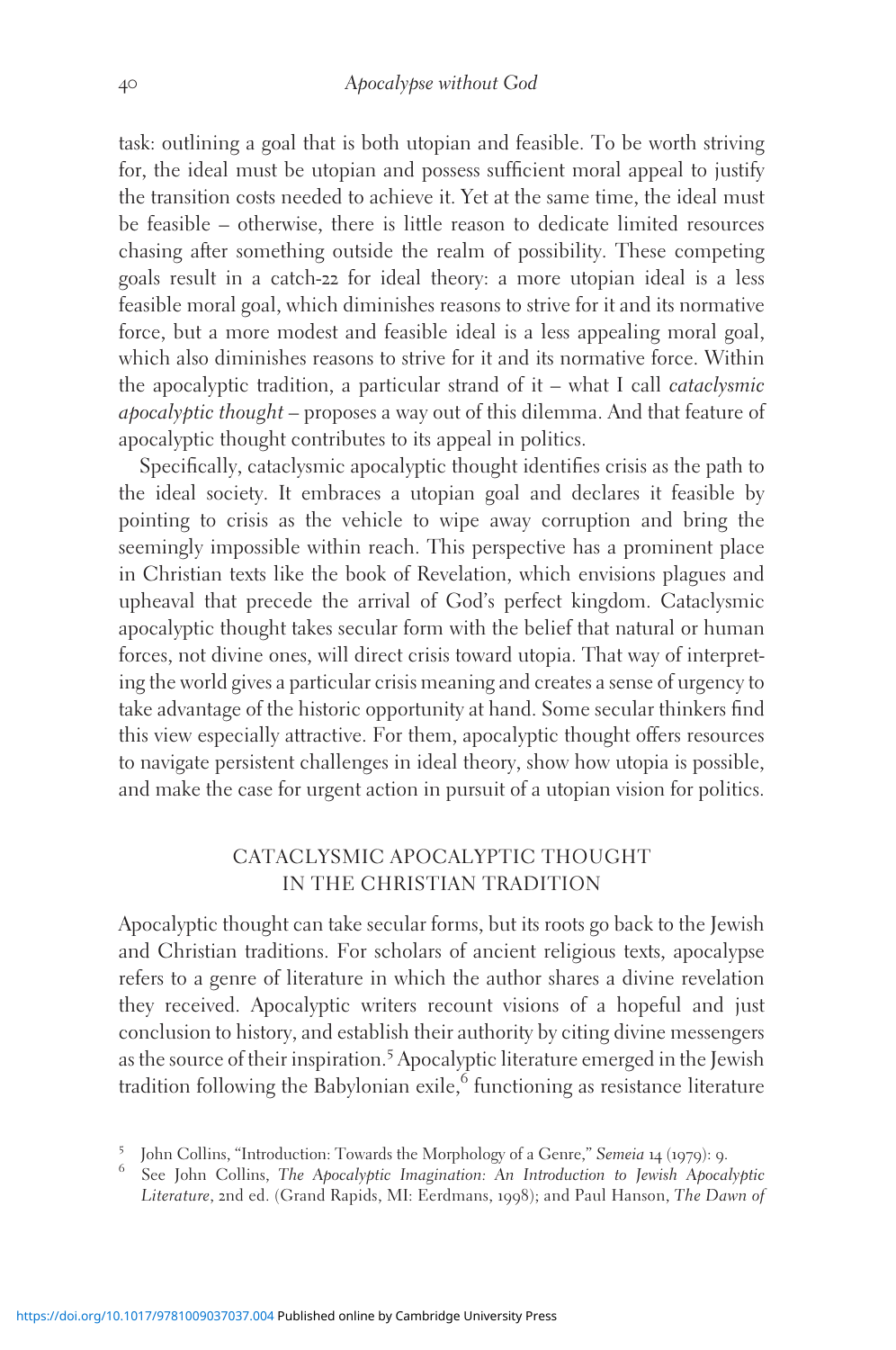during a period of persecution.<sup>7</sup> Perhaps the most influential apocalypse, the book of Revelation or Apocalypse of John, continued this tradition but shifted to a Christian vision in which Jesus, the Lamb of God, would conquer the forces of sin and idolatry to realize his perfect kingdom, the new Jerusalem.

In Revelation and many apocalyptic writings, crisis plays a central role. Crisis has a redemptive quality due to its ability to bring about ideal conditions never before experienced and believed to be beyond reach. Though crisis prompts fear, it also opens up new opportunities. Rather than seeing crisis as something to avoid, the apocalyptic mindset welcomes it as a disruptive event necessary to wipe away corruption and perfect society. Crisis is part of a larger plan to overcome evil once and for all.

For this worldview, I opt for the term cataclysmic apocalyptic thought, which consists of four principal beliefs:

- (1) Present corruption
- (2) Impending crisis
- (3) A divine force guiding crisis
- (4) Finally, lasting utopia in the form of the kingdom of  $God^8$

A helpful illustration of cataclysmic apocalyptic thought comes from examining these elements in the book of Revelation.

(1) Present corruption. The apocalyptic mindset sees societal institutions and values as morally bankrupt and in need of radical change. There is desperate need for renewal, yet attempts to spark it seem unlikely to succeed. Nothing is how it should be: those deserving honor are powerless, persecuted by a ruling class motivated by idolatry, cruelty, self-glorification, and greed.<sup>9</sup> In Revelation, the Roman Empire embodies this entrenched corruption. Revelation's author, John, calls the Roman Empire the "beast" to communicate its overwhelming power. "Who is like the beast, and who can fight against

Apocalyptic: The Historical and Sociological Roots of Jewish Apocalyptic Eschatology (Philadelphia, PA: Fortress Press, 1975).<br><sup>7</sup> See Richard Horsley, *Revolt of the Scribes: Resistance and Apocalyptic Origins* (Minneapolis,

- MN: Fortress Press, 2010); and Anathea Portier-Young, Apocalypse against Empire: Theologies
- of Resistance in Early Judaism (Grand Rapids, MI: Eerdmans, <sup>2011</sup>). <sup>8</sup> This list overlaps with some of the elements of apocalyptic rhetoric outlined in Frank Borchardt, Doomsday Speculation as a Strategy of Persuasion: A Study of Apocalypticism as Rhetoric (Lewiston, NY: Edwin Mellen Press, 1990). I, however, omit Borchardt's idea of a golden age that is restored. Hope of a restored golden age is sometimes present in apocalyptic worldviews. Yet Borchardt misses the important point that apocalyptic
- thought often envisions a truly novel ideal, superior to anything that ever existed before. <sup>9</sup> Adela Yarbro Collins, Crisis and Catharsis: The Power of Apocalypse (Philadelphia, PA: Westminster Press, 1984), 123.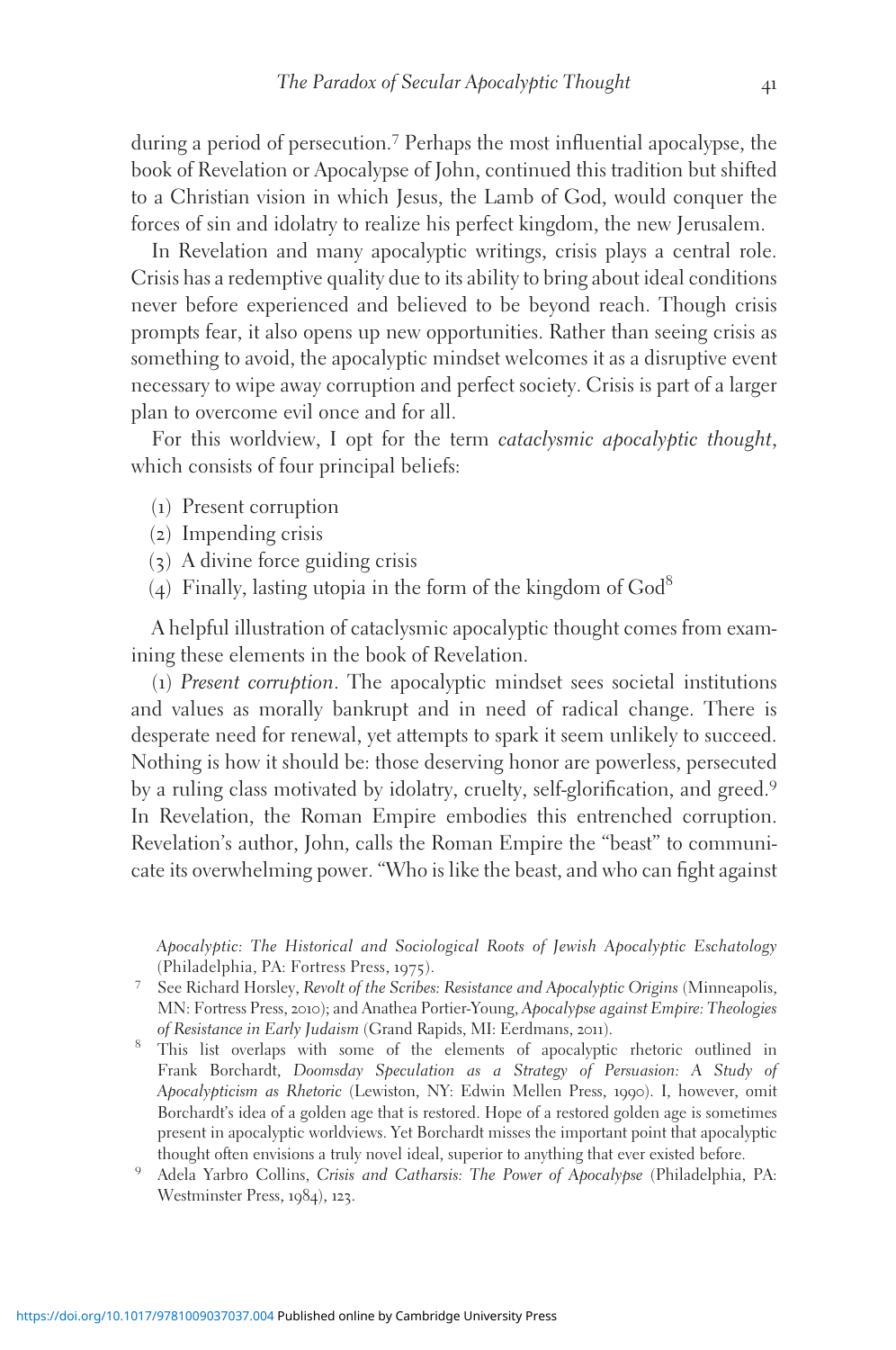it?" ask those who worship it (Revelation 13:4).<sup>10</sup> In this environment of pervasive corruption, many become numb to it. Apocalyptic writing seeks to awaken people from blind acceptance of the status quo, so it is often gritty, shocking, and unrelenting in its attacks on social and political structures. John exemplifies this style, calling Rome the " 'mother of whores and of earth's abominations'  $\dots$  drunk with the blood of the saints" (Revelation 17:5–6). What should be revolting – killing the righteous – has become normal and widely accepted. Though New Testament scholars question whether Christian persecution was as widespread as Revelation implies, John certainly perceives it as ubiquitous.<sup>11</sup> This conviction leads to a damning portrait of Rome: its corruption has reached such a point that, for Christians, compromising with it is not an option.

(2) Impending crisis. Surrounded by corruption, believers hold on to the hope that, though the ruling authorities appear dominant, their hold on power is actually tenuous. A coming crisis will disrupt the status quo, rooting out corruption at its source. In Revelation, an angel proclaims that such a crisis will engulf Rome (referred to as Babylon): "With ... violence Babylon the great city will be thrown down, and will be found no more" (Revelation 18:21). Rome's persecution of the righteous has put it on a path that will culminate in its destruction. Importantly, the apocalyptic crisis awaiting Rome is distinct from far more banal crises – wars, famines, plagues, and the like – that have come before. For the coming crisis represents the one to end all others. Such knowledge encourages believers to remain steadfast in their faith, regardless of what they suffer. They know that the powers persecuting them ultimately will fall. By foretelling the impending destruction of Rome, John hopes to instill in his readers urgency to resist its earthly power. As John Collins explains, "[A]pocalyptic language is commissive in character: it commits us to a view of the world for the sake of the actions and attitudes that are entailed."<sup>12</sup> Revelation's prediction of crisis serves the role of spurring action.

(3) A divine force guiding crisis. A key element of the crisis to come, which helps guard against despair, is the promise that God will direct it. Despite the fear and chaos associated with the looming crisis, believers take hope knowing that God has control over it. When the forces of the beast "make war on the Lamb," John assures his readers that "the Lamb will conquer them, for he is Lord of lords and King of kings" (Revelation 17:14). It will be a moment of justice, in which God "judge[s] the great whore who corrupted the earth with

<sup>&</sup>lt;sup>10</sup> New Revised Standard Version. All subsequent biblical quotes come from this version.<br><sup>11</sup> Collins, Crisis and Catharsis, 84.<br><sup>12</sup> Collins, The Apocalyptic Imagination, 283.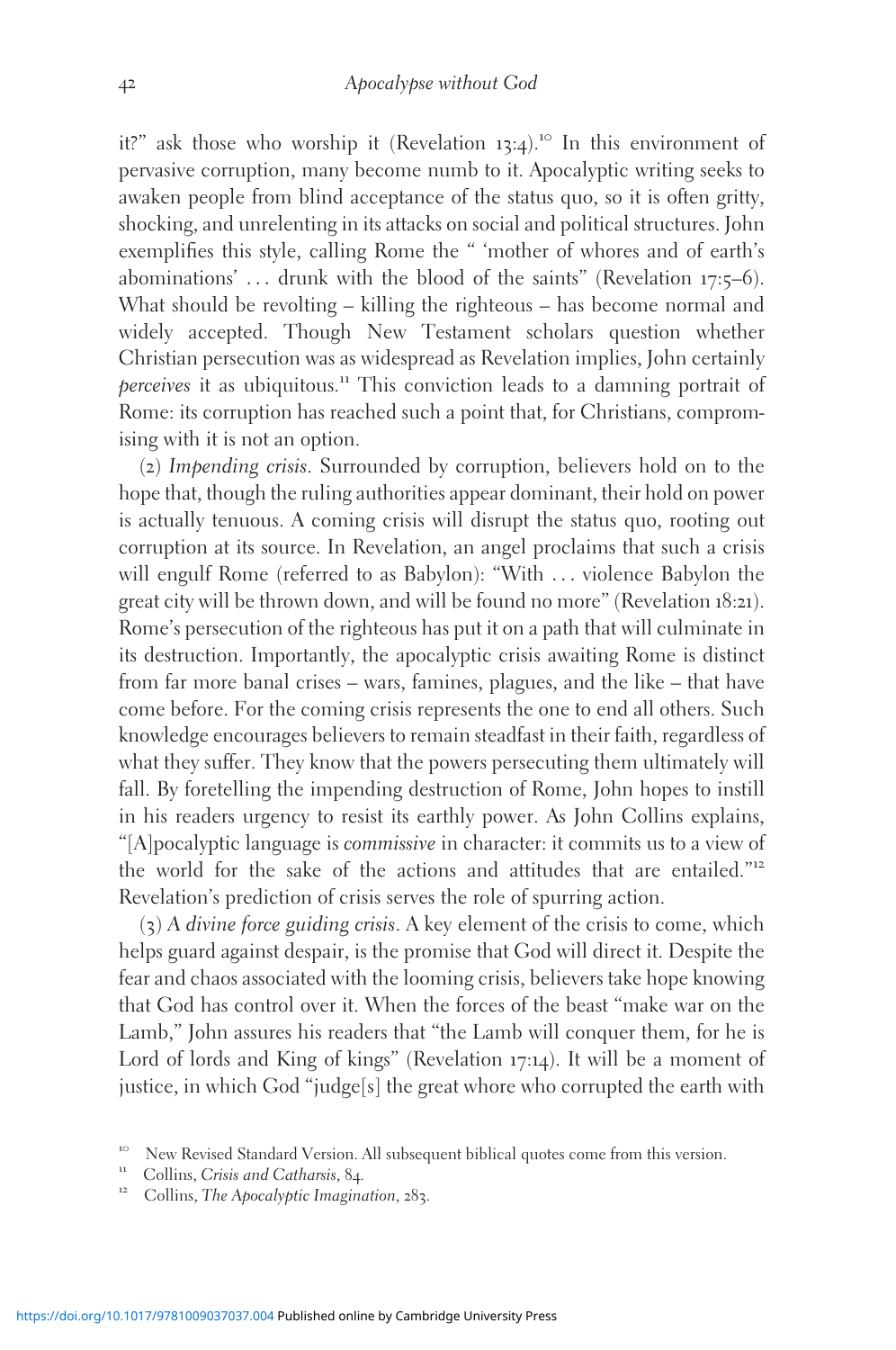her fornication, and ... avenge[s] ... the blood of his servants" (Revelation 19:2). All eventually will recognize God's authority. Even those engaged in idolatry will cry out to the mountains: "Fall on us and hide us from the face of the one seated on the throne and from the wrath of the Lamb; for the great day of their wrath has come, and who is able to stand?" (Revelation 6:16–17). For believers in the midst of the crisis, they are assured that it will result in the fulfillment of God's ultimate plan for history and creation. This hopeful view differs from what Jürgen Moltmann calls "exterminism," which anticipates mass extermination of life due to war, economic collapse, or environmental destruction.<sup>13</sup> Exterminism lacks hope because it anticipates devastation without redemption. Christian apocalyptic beliefs, in contrast, embrace the hope that God will realize his perfect kingdom through crisis and upheaval. Without such intervention, society's corruption would continue indefinitely.

(4) Lasting utopia in the form of the kingdom of God. Crisis wipes away corruption and prepares the way for God's kingdom. Rather than a marginal improvement, God's coming kingdom embodies perfection and surpasses all others. In Revelation, this promised kingdom is the new Jerusalem, where "[d]eath will be no more; mourning and crying and pain will be no more" (Revelation 21:4). John's vision taps into deep human hopes. Death, sorrow, pain, and all that has tormented humankind will end when Christ returns to "reign forever" (Revelation 11:15). This hope motivates believers to prepare themselves for the coming kingdom, which requires sacrifice as Revelation reminds its readers: "Do not fear what you are about to suffer. Beware, the devil is about to throw some of you into prison so that you may be tested ... . Be faithful until death, and I will give you the crown of life" (Revelation 2:10). Sacrifice resulting in martyrdom and apparent defeat represents, from God's perspective, victory over sin and corruption.<sup>14</sup> Such knowledge consoles believers facing persecution, who see God's perfect kingdom as having transcendent value and thus worthy of sacrifice.

## SECULAR APOCALYPTIC THOUGHT

Even in religious form, notes J. G. A. Pocock, apocalyptic thought often operates as a "powerful instrument of secularization."<sup>15</sup> With this remark,

<sup>&</sup>lt;sup>13</sup> Jürgen Moltmann, The Coming of God: Christian Eschatology, trans. Margaret Kohl (Minneapolis, MN: Fortress Press, 1996), 203.<br><sup>14</sup> Richard Bauckham, *The Theology of the Book of Revelation* (New York: Cambridge University

Press, <sup>1993</sup>), <sup>66</sup>–108. <sup>15</sup> J. G. A. Pocock, The Machiavellian Moment: Florentine Political Thought and the Atlantic

Republican Tradition, 2nd ed. (Princeton, NJ: Princeton University Press, 2003), 46.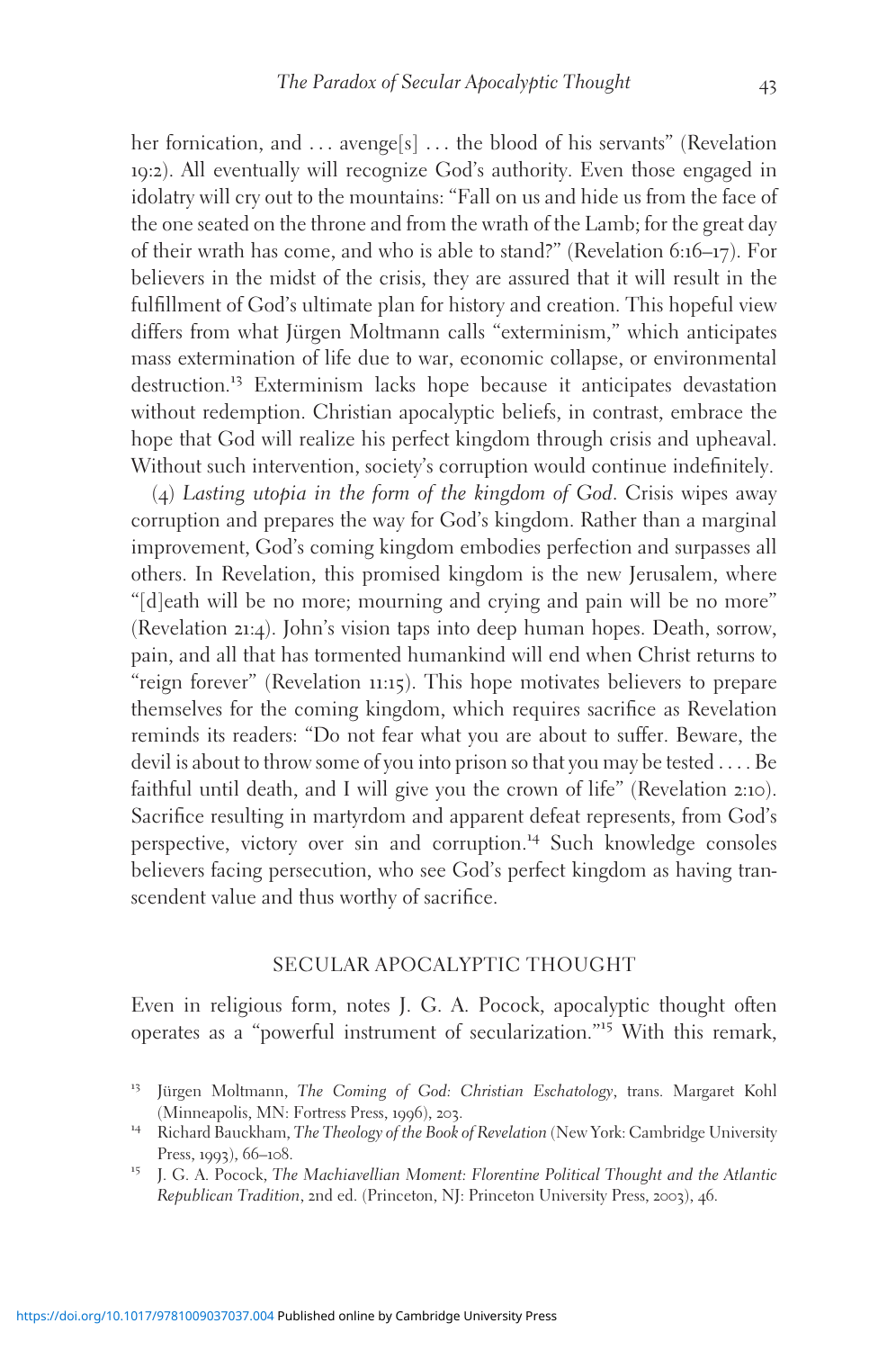Pocock highlights apocalyptic thought's power to heighten the importance of social and political events by infusing them with transcendent meaning. Apocalyptic thought can give the divine concrete form in the present. This war, this uprising, this religious revival, or this natural disaster, proclaims the apocalyptic prophet, is God's plan unfolding before our eyes. By interpreting change in this way, apocalyptic thought confers significance and meaning to the forces causing upheaval, while also undermining the authority of institutions resistant to change.

Established church authorities have long recognized the potentially explosive and destabilizing nature of apocalyptic thought and, not surprisingly, worked to disarm it. From a pragmatic perspective, a certain level of social stability facilitates routine church activities – weekly services, administering the sacraments, providing aid to the poor, and the like. Apocalyptic thought that fosters social upheaval and hinders these activities is cause for concern. So too are forms of apocalyptic thought that deify earthly events by proclaiming them to be God's instruments for bringing history to a close. Traditionally, church authorities have cautioned against placing one's faith in the world and its imperfections, emphasizing that it is beyond human understanding to know how sacred history may be unfolding in the present. In Christian thought, Augustine in particular played an influential role in undermining the authority of those claiming to know the hidden eschatological meaning behind world events. Notably, his monumental work the City of God closes by citing Acts 1:7: "It is not for you to know the dates [e.g., of Christ's return]: the Father has decided those by his own authority."<sup>16</sup>

The current Catechism of the Catholic Church takes a similar strategy and warns against "every time the claim is made to realize within history that messianic hope which can only be realized beyond history." The Catechism specifically emphasizes the danger posed by apocalyptic beliefs that take "intrinsically perverse" form in denying God and trusting entirely in political forces to bring about earthly perfection.<sup>17</sup> Beyond just its potential for disruption, apocalyptic thought worries the Catholic Church because, in deifying the political, it can jettison belief in God altogether.

This form of apocalyptic thought, which functions not only as an instrument of secularization but is itself secular, is the focus here. Apocalyptic concepts

<sup>16</sup> Augustine, City of God, XXII.30: <sup>1091</sup>. See also R. A. Markus, Saeculum: History and Society in the Theology of St Augustine (New York: Cambridge University Press, 1970), 166–78; and J. Kevin Coyle, "Augustine and Apocalyptic: Thoughts on the Fall of Rome, the Book of

<sup>&</sup>lt;sup>17</sup> Catholic Church, Catechism of the Catholic Church, 2nd ed. (Washington, D.C.: United States Conference of Catholic Bishops, 2019), § 676.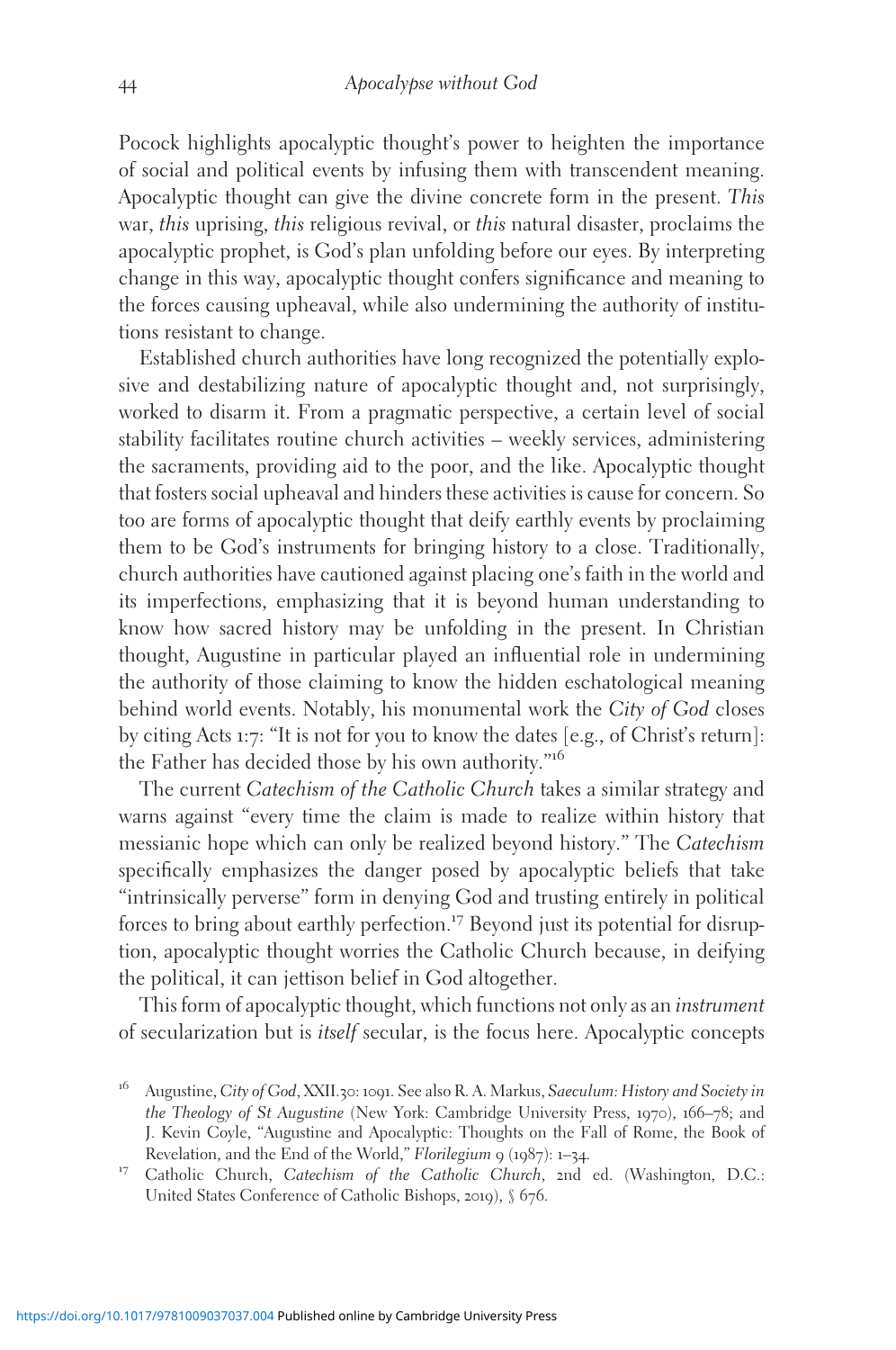that originated in religious thought can migrate into new ideological frameworks where they become disconnected from belief in God and his providence. In such instances, apocalyptic thought places its trust in non-divine rather than divine forces.

So when cataclysmic apocalyptic thought takes secular form, it consists of beliefs similar to those found in the Christian tradition – present corruption, impending crisis, a divine force guiding crisis, and lasting utopia – with certain modifications. In secular form, cataclysmic apocalyptic thought anticipates a crisis guided by human or natural forces that will wipe away corruption and bring about the ideal society, while denying any role for the divine. This view puts some constraints on its vision for utopia. In religious form, cataclysmic apocalyptic thought imagines a utopia free from various constraints found in the natural world, like mortality. Divine intervention throws off these constraints. By forgoing appeals to divine power to explain the transition to the ideal society, secular apocalyptic thought offers visions of utopia that are less supernatural. Still, such thought has lofty expectations for the ideal society. It envisions a transformative crisis that will eliminate the ills that have long plagued human society, such as strife, poverty, and violence. The resulting utopia will be stable, since any utopia that quickly collapses hardly counts as ideal. Both secular and religious varieties of cataclysmic apocalyptic thought foresee a lasting utopia in humanity's future.

## APOCALYPTIC THOUGHT AS IDEAL THEORY

The apocalyptic worldview, both in Christian and secular forms, sets its sights on more than a mere improvement over the present. It puts forward a vision of the most perfect society. Cataclysmic apocalyptic thought specifically emphasizes crisis as the vehicle for reaching the ideal society. Through this vision, the apocalyptic tradition theorizes about the ideal society and the path to it. We thus can understand apocalyptic thought as a form of ideal theory.

Some may object to this claim and dismiss any equation between apocalyptic thought and ideal theory as an anachronistic mistake. Indeed, political philosophers today rarely if ever connect the apocalyptic tradition with ideal theory. Part of the reason why is the ahistorical nature of the debate over ideal theory in contemporary political philosophy. It sometimes gives the impression that ideal theory suddenly emerged in 1971 with the publication of A Theory of Justice.<sup>18</sup> Here John Rawls argues that "the nature and aims of

See Laura Valentini, "Ideal vs. Non-ideal Theory: A Conceptual Map." Philosophy Compass 7, no. 9 (2012): 655.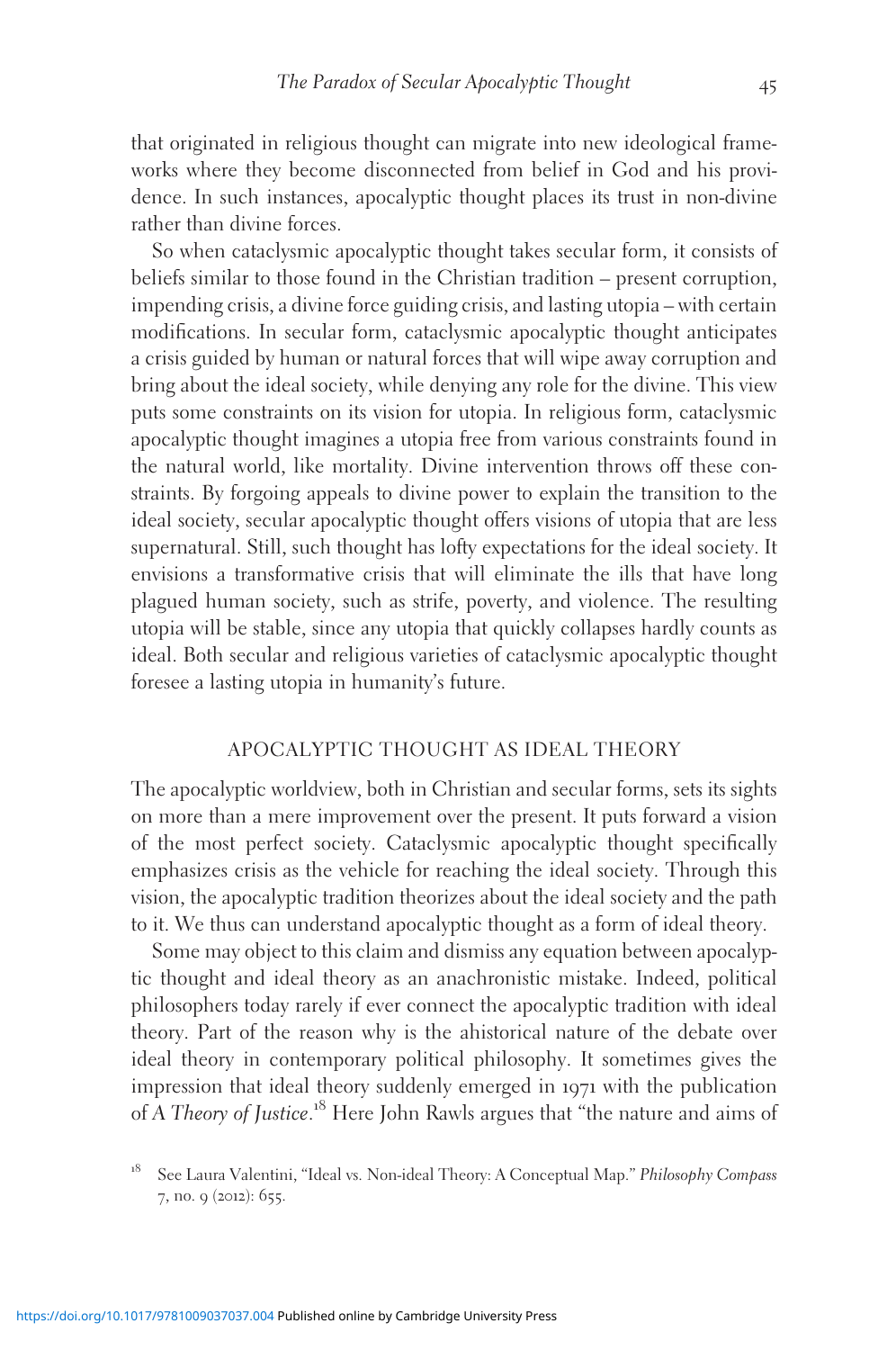a perfectly just society" play a fundamental role in a theory of justice: one must understand what justice requires under ideal conditions to understand its requirements under nonideal conditions.<sup>19</sup> Rawls's distinction between ideal and nonideal theory sparked a flurry of philosophical debate, but sometimes lost in this debate is Rawls's place within a broader tradition of theorizing about the ideal society.

Utopian thought has long been concerned with the nature of the ideal society and goes all the way back to Plato,<sup>20</sup> as Lea Ypi and Gerald Gaus note.<sup>21</sup> The work that coined the term utopia reminds us of that point. In Utopia published in 1516, Thomas More compares the ideal society that he describes to the one outlined in Plato's Republic, thus situating his work within a tradition of ideal theorizing that long preceded him.<sup>22</sup> The apocalyptic tradition shares this interest in theorizing about the ideal society, and at times has influenced utopian literature.<sup>23</sup> So ideal theory is not entirely distinct from utopian and apocalyptic thought, but it overlaps with these traditions in important ways.<sup>24</sup>

In The Tyranny of the Ideal, Gaus speaks of "models of utopian-ideal thought" to emphasize the continuous tradition shared by utopian thought and contemporary ideal theory.<sup>25</sup> "Utopian" and "ideal theory" are contested terms,<sup>26</sup> so it is important to be clear on their meanings here. One common

- <sup>19</sup> John Rawls, A Theory of Justice, rev. ed. (Cambridge, MA: Harvard University Press, 1999), 8.<br><sup>20</sup> See Plato, The Republic, ed. G. R. F. Ferrari and trans. Tom Griffith (New York: Cambridge
- University Press, 2000), 471c–73b.<br><sup>21</sup> Lea Ypi, "On the Confusion between Ideal and Non-ideal in Recent Debates on Global
- Justice," Political Studies 58, no. 3 (2010): 537–38; and Gerald Gaus, The Tyranny of the Ideal:
- <sup>22</sup> Thomas More, Utopia, trans. Paul Turner (New York, Penguin Books, 1965), 27, 33.<br><sup>23</sup> Barbara Goodwin and Keith Taylor, *The Politics of Utopia: A Study in Theory and Practice*
- (London: Hutchinson, <sup>1982</sup>), <sup>140</sup>. <sup>24</sup> Timothy Kenyon stresses the following distinction between utopian and apocalyptic thought:
- "From the millenarian point of view, this work [of establishing the ideal society] must be left to God, who will intervene either directly or through His agents, the Saints. From the utopian point of view, the ideal society can only be established by Man, working unaided." See Kenyon, "Utopia in Reality: 'Ideal' Societies in Social and Political Theory," History of Political Thought 3, no. 1 (1982): 147. Kenyon's distinction is not as sharp as he supposes, however, since it does not apply to *secular* apocalyptic thought.<br><sup>25</sup> Gaus, *The Tyranny of the Ideal*, 3.<br><sup>26</sup> See Goodwin and Taylor, *The Politics of Utopia*; Ruth Levitas, *The Concept of Utopia*
- 
- (Syracuse, NY: Syracuse University Press, 1990); Alan Hamlin and Zofia Stemplowska, "Theory, Ideal Theory and the Theory of Ideals," Political Studies Review 10, no. 1 (2012): 48–62; Zofia Stemplowska and Adam Swift, "Ideal and Nonideal Theory," in The Oxford Handbook of Political Philosophy, ed. David Estlund (New York: Oxford University Press, 2012), 373–88; Valentini, "Ideal vs. Non-ideal Theory"; and Kwame Appiah, As If: Idealization and Ideals (Cambridge, MA: Harvard University Press, 2017).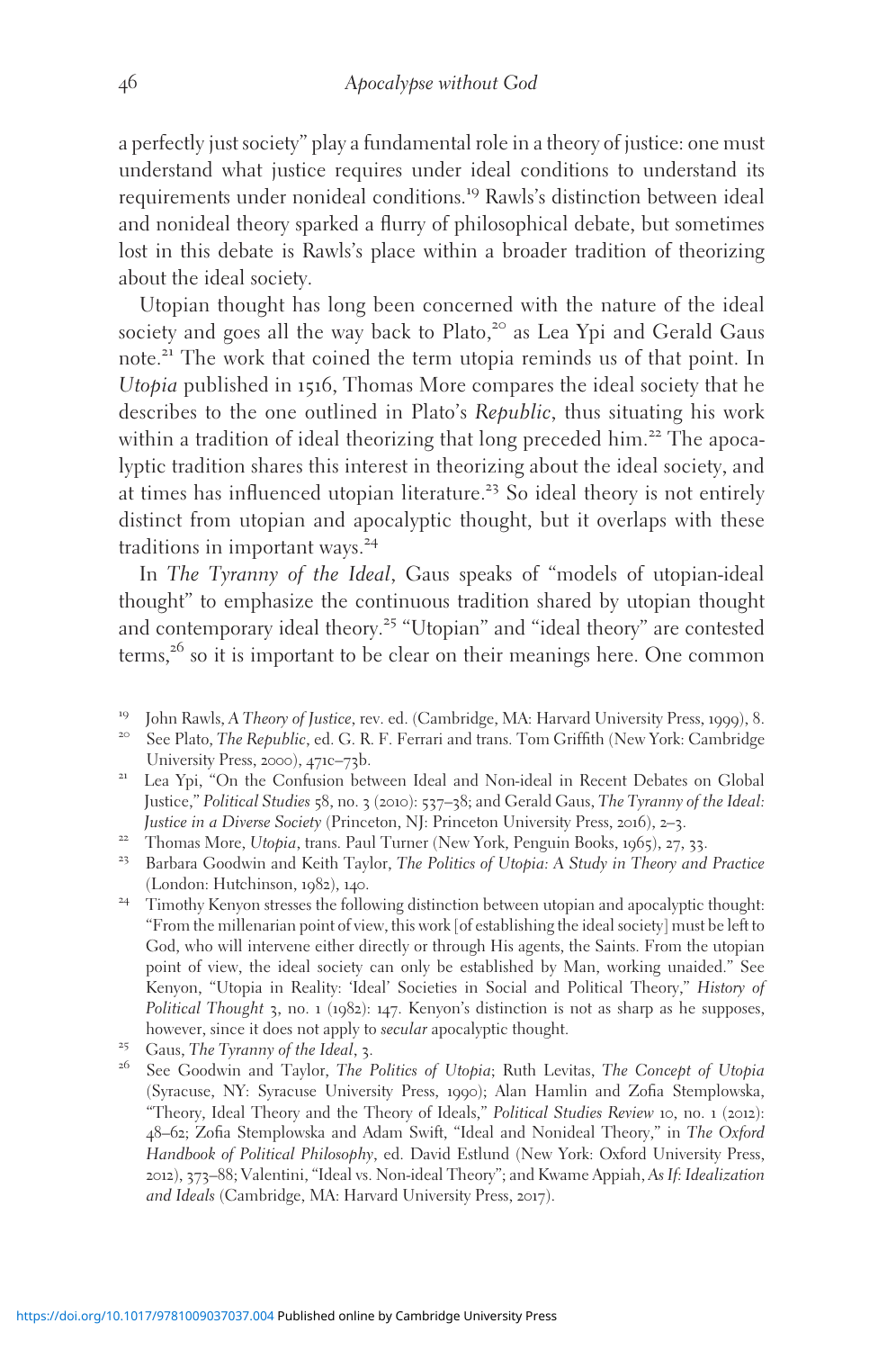understanding of ideal or utopian theory is an approach within political philosophy that aims to identify the *best, most just* society rather than merely a better, more just society. $27$ 

Sometimes utopian implies the impossible, $28$  but that view is far from universal or even standard.<sup>29</sup> Here our focus is on utopian or ideal theory that sets forth a vision of the best, most just society with the potential of being realized at some future point – what I call navigational ideal theory. In many cases, ideal theory takes this form and aims to present a goal within the realm of possibility, even if a vast gulf stands between this goal and the imperfect present. Rawls captures this idea with his understanding of ideal theory as an attempt to offer a "realistic utopia" to strive for.<sup>30</sup> If, as is commonly assumed, ought implies can, ideal theory must present a goal that is feasible to preserve its role as a normative guide to action. By setting forth the most just society possible, ideal theory serves as a navigational guide: it provides a normative end goal to guide efforts toward greater justice.

When thinking about ideal theory's navigational role, some mistakenly assume a sharp divide between ideal and nonideal theory. Ingrid Robeyns takes this view – specifically, that ideal theory tells us what the end goal is and nonideal theory tells us how to get there or at least closer to it. For Robeyns, it makes little sense to object to ideal theory on the grounds that it fails to provide guidance on moving us closer to a far-off ideal. Such an objection fails, argues Robeyns, because it is not the ideal theorist's task to map a path from the present to the ideal. That work instead falls to nonideal theory.<sup>31</sup>

This neat distinction between ideal and nonideal theory proves problematic because it obscures an important point: those interested in offering a persuasive account of navigational ideal theory must also engage in nonideal theory. A common metaphor for ideal theory – identifying the tallest

<sup>&</sup>lt;sup>27</sup> See Amartya Sen, "What Do We Want from a Theory of Justice?" Journal of Philosophy 103, no. 5 (2006): 215–38; Sen, *The Idea of Justice* (Cambridge, MA: Harvard University Press, 2009); and Gaus, *The Tyranny of the Ideal*.

<sup>&</sup>lt;sup>28</sup> Robert Jubb, "Tragedies of Nonideal Theory," European Journal of Political Theory 11, no. 3 (2012): 231; and David Estlund, Utopophobia: On the Limits (if any) of Political Philosophy (Princeton, NJ: Princeton University Press, 2020), 11–12.

<sup>&</sup>lt;sup>29</sup> Goodwin and Taylor, *The Politics of Utopia*, 210–14; and Gaus, *The Tyranny of the Ideal*, 2–3.<br><sup>30</sup> John Rawls, *The Law of Peoples* (Cambridge, MA: Harvard University Press, 1999), 11–12; and Justice as Fairness: A Restatement, ed. Erin Kelly (Cambridge, MA: Harvard University Press, 2001), 4, 13. See also Ben Laurence, "Constructivism, Strict Compliance, and Realistic Utopianism," Philosophy and Phenomenological Research 97, no. 2 (2018): 433–53.<br><sup>31</sup> Ingrid Robeyns, "Ideal Theory in Theory and Practice," Social Theory and Practice 34, no. 3

 $(2008): 345 - 46.$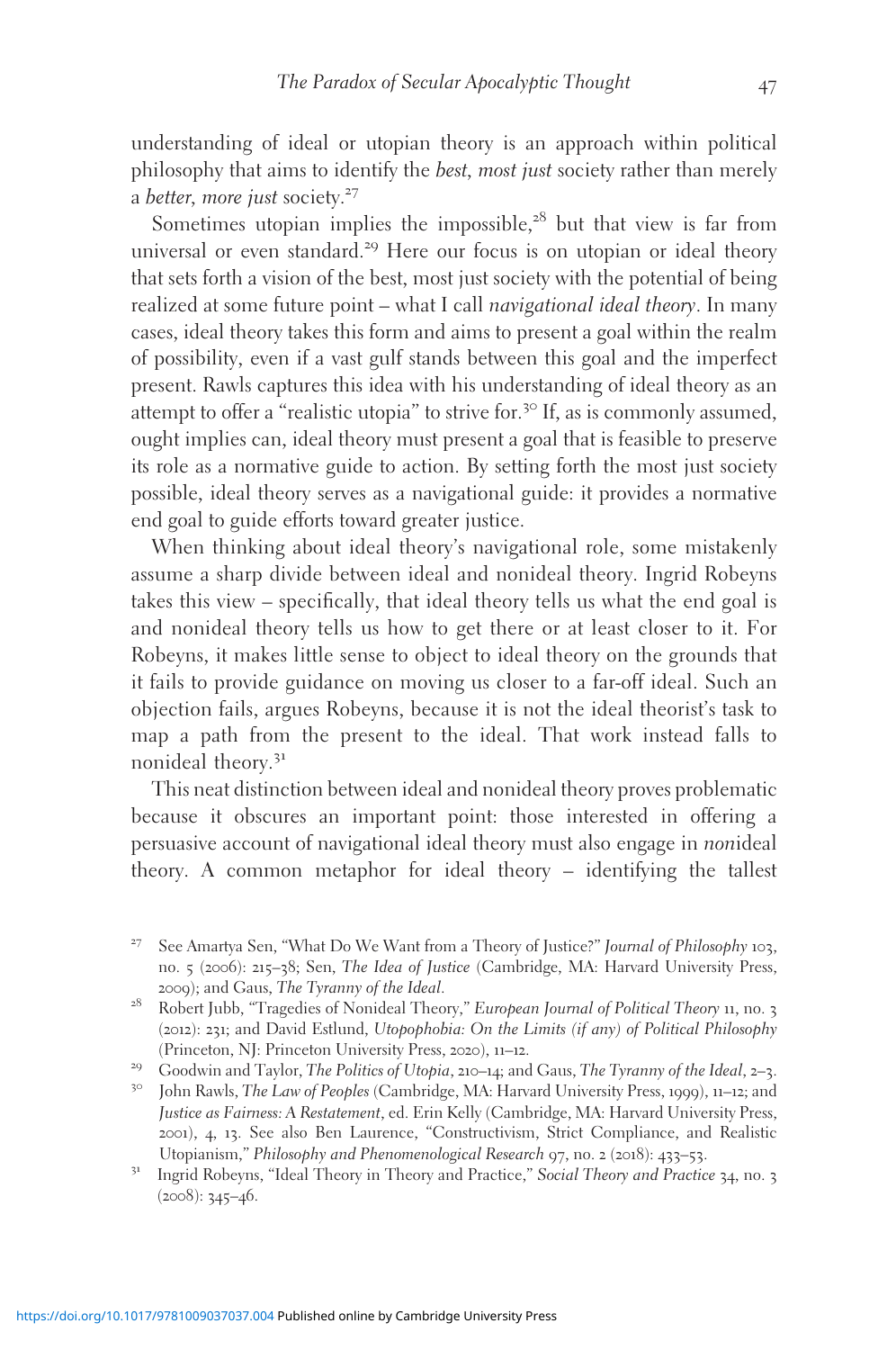mountain $3^2$  – helps explain why. If we think of the most just society possible as the world's tallest mountain and lower peaks as less just societies, an ideal theorist primarily errs in one of two ways: (1) identifying as the tallest mountain a peak that, though perhaps the tallest in a particular region, is not the tallest in the world (say Denali); or (2) identifying as the tallest mountain a peak that, though taller than Mount Everest, is nowhere on earth (say, a mythical peak 50,000 feet above sea level). Accusing ideal theory of one of these errors is to raise what, respectively, can be called the *utopian* and *feasibility objections*:<sup>33</sup>

- (1) Utopian objection: criticizing ideal theory for being overly pessimistic and embracing an end goal that is insufficiently ideal.
- (2) Feasibility objection: criticizing ideal theory for being overly optimistic and embracing an end goal that is too ideal.

To give a compelling defense of ideal theory, then, one must overcome both these objections. And doing so requires engaging in nonideal theory. If a critic argues for an ideal superior to that outlined by the ideal theorist, the theorist can ask the critic to explain a possible path to this superior ideal – that is, engage in nonideal theory – and then challenge this account of nonideal theory. Conversely, if a critic doubts the feasibility of an ideal theorist's vision, the theorist can defend it by engaging in nonideal theory to show a potential path to this ideal.

So when doubts arise about the path to an ideal, the ideal theorist cannot simply respond: "Not my problem! Ask someone doing nonideal theory." This response leaves ideal theory without an actual defense and gives others little reason to believe it. To avoid this pitfall, a compelling account of ideal theory also engages in nonideal theory. The ideal theorist need not do all the work of nonideal theory and specify every step from the present to the ideal. But the ideal theorist at least should work to allay skeptics' doubts by sketching potential, general paths to a particular ideal.<sup>34</sup>

Since considering paths to the ideal takes on such importance in ideal theory, apocalyptic thought – with its emphasis on crisis as the vehicle to

<sup>33</sup> For a similar point, see Mark Jensen, "The Limits of Practical Possibility," Journal of Political Philosophy <sup>17</sup>, no. <sup>2</sup> (2009): <sup>168</sup>–84. <sup>34</sup> An example of sketching general paths to an ideal, while recognizing numerous discoveries

along the way that still need to be made, is Nick Bostrom's account of achieving superintelligence – that is, artificial intelligence that outperforms human intelligence across all domains of interest. See Bostrom, Superintelligence: Paths, Dangers, Strategies (New York: Oxford University Press, 2014).

See, e.g., Sen, "What Do We Want from a Theory of Justice?"; A. John Simmons, "Ideal and Nonideal Theory," Philosophy and Public Affairs 38, no. 1 (2010): 5–36; and Gaus, The Tyranny of the Ideal, 61–67.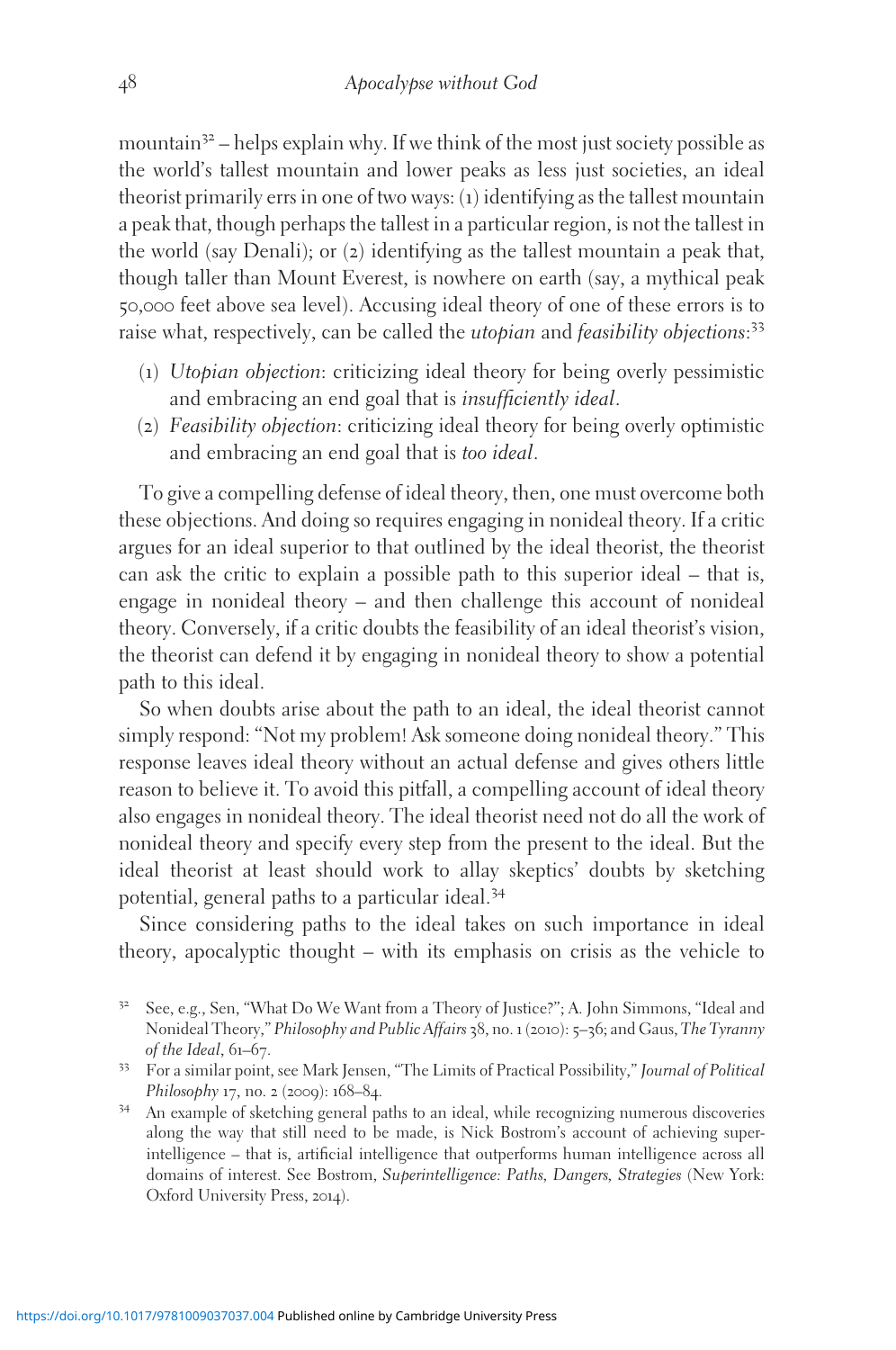utopia – proves relevant to such theorizing. Robeyns's characterization of ideal theory, which limits it to describing an ideal endpoint, would render many elements of apocalyptic thought irrelevant to this manner of theorizing. But a closer look at ideal theory reveals the importance of outlining both the ideal endpoint and the path to it. While some understandings of ideal theory ignore the latter, cataclysmic apocalyptic thought gives considerable attention to the path to the ideal. According to this strand of apocalyptic thought, crisis opens the way to a seemingly impossible ideal.

## THE CATCH-22 OF IDEAL THEORY

To review, the ideal theorist has to guard against formulating a vision of society deemed either insufficiently ideal (the utopian objection) or too ideal (the feasibility objection). When one of these objections is valid, responding to it in isolation is straightforward. One can temper the goals of a vision that is too ideal and infeasible. And when a vision is insufficiently ideal, one can revise it to make it more utopian and appealing. But ideal theorists face a dilemma: both the utopian and feasibility objections loom over their projects as potential criticisms, and attempts to avoid one objection render them more vulnerable to the other.

Let's look at each horn of this dilemma. The first is the utopian objection, which demands an appealing moral goal that is worth striving for. Yet the more utopian the ideal, the more disconnected it becomes from the present and the less feasible it seems. This concern raises the second horn of the dilemma – the feasibility objection – which also is important to overcome, since an unattainable ideal cannot be realized and thus is not worth striving for. But settling on a modest, feasible ideal risks depriving it of normative force due to its insufficient moral appeal. This concern brings us back again to the utopian objection. So, together, the utopian and feasibility objections create a catch-22 for the ideal theorist: a more utopian ideal is a less feasible moral goal, which diminishes reasons to strive for it and its normative force, but a more modest and feasible ideal is a less appealing moral goal, which also diminishes the reasons to strive for it and its normative force. Regardless of whether one moves in a more or less ideal direction, one risks diminishing ideal theory's normative force (see Figure 2.1).

Some may contend that this catch-22 represents an illusory rather than real dilemma for ideal theory. Indeed, there are political philosophers who dismiss some version of either the feasibility or utopian objection against ideal theory. It is important, then, to address this skepticism and show that the catch-22 outlined here does in fact pose challenges for ideal theory.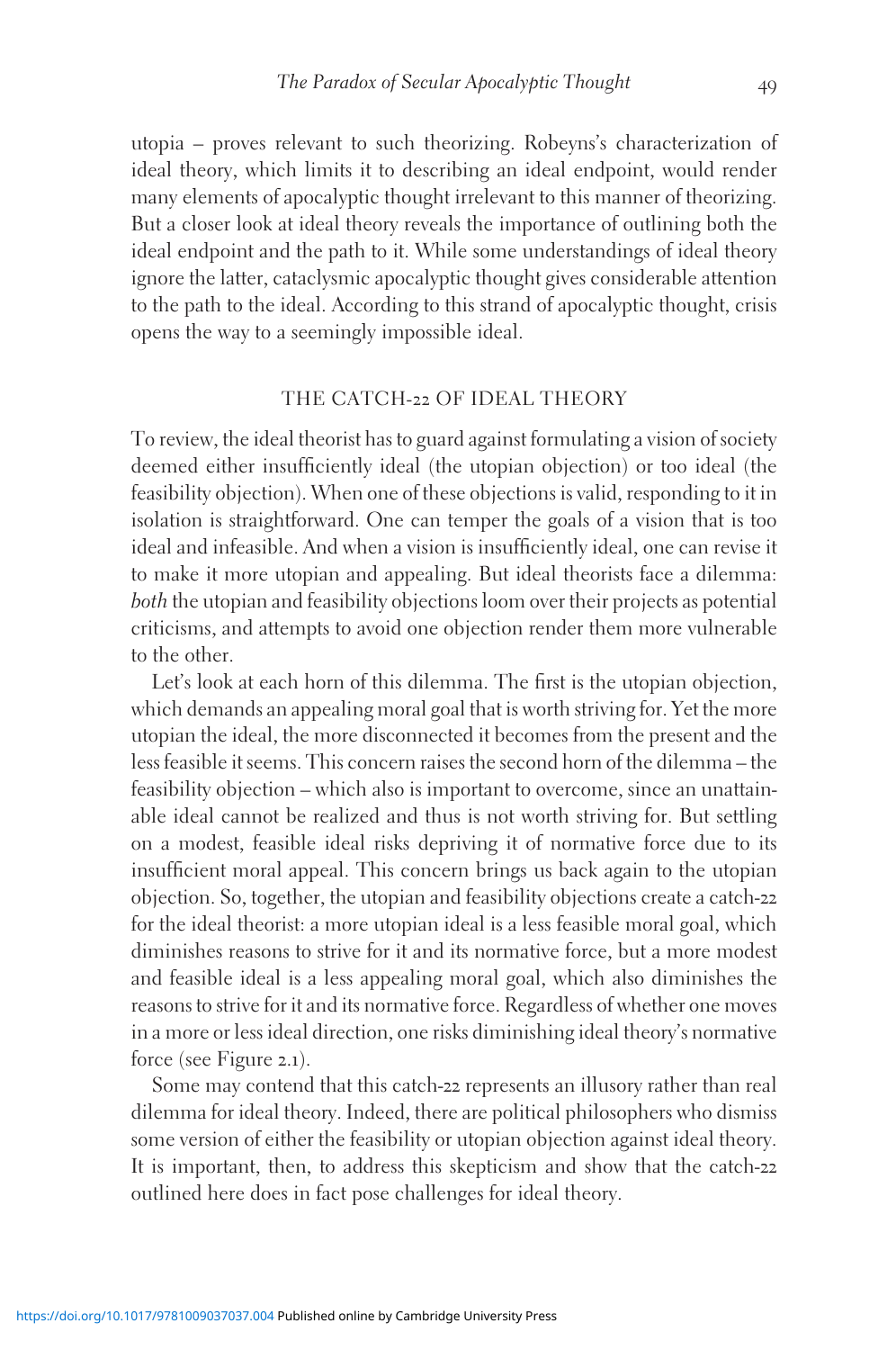

figure 2.1 The catch-22 of ideal theory

Skepticism toward the feasibility objection. This view stems from two related but distinct concerns: (1) feasibility assessments are often wrong and (2) feasibility considerations are irrelevant to ideal theory. David Estlund explains the first concern:

The great achievements in the development of human social life have typically been preceded by incredulity about their very possibility, much less their likelihood. If theoretical inquiry had limited itself to what was plausibly thought to be achievable, the achievements might never have happened. For at least this reason, we ought not to lower our gaze in a practical and realistic spirit.<sup>35</sup>

Sometimes a theory deemed infeasible ends up being realized. Critics of the theory err because they fail to appreciate what is truly possible. For this reason, says Estlund, philosophers should not give up on a theory whenever concerns about feasibility are raised since defenders of the theory may have better foresight than their critics.<sup>36</sup> This argument provides reasons to reject feasibility objections that are potentially inaccurate.

<sup>&</sup>lt;sup>35</sup> David Estlund, "Utopophobia," Philosophy and Public Affairs 42, no. 2 (2014): 133.<br><sup>36</sup> See also Eva Erman and Niklas Möller, "Three Failed Charges Against Ideal Theory," Social Theory and Practice 39, no. 1 (2013): 36–40.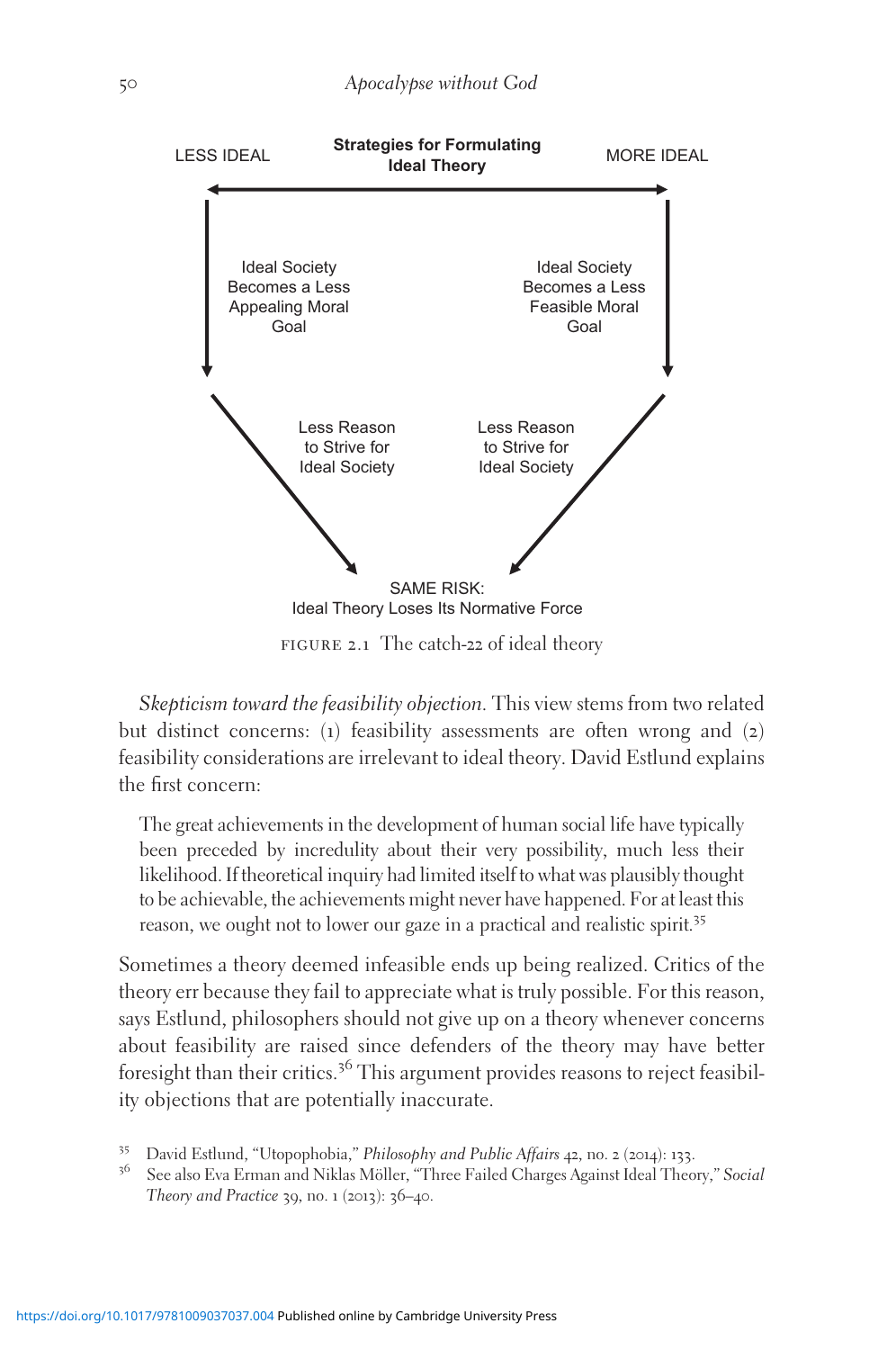A more fundamental critique of the catch-22 comes from a general rejection of feasibility considerations when engaging in ideal theory. G. A. Cohen takes this stronger view in defense of "fact-insensitive" principles of justice, which take conditional form: "One ought to do <sup>A</sup> if it is possible to do <sup>A</sup>."<sup>37</sup> His approach opens the door for ideal theory to outline an ideal based partly or entirely on conditional principles that are impossible to carry out. Without feasibility constraints on ideal theory, the most perfect and just society could be a hopeless goal. That scenario leaves ideal theory without a feasible end goal to guide action.

Such varieties of ideal theory still count as moral, according to Estlund: "[A] theory can be normative in one sense by being evaluative, whether or not evaluation itself counsels action. 'Society would be better like this' might be true whether or not there is anything it makes sense to do in light of this fact."<sup>38</sup> Unconstrained by feasibility concerns, ideal theory is free to explore what true justice consists of, and such inquiry has value even if it fails to guide action.<sup>39</sup>

One can adopt Estlund's approach and understand ideal theory as having a purely evaluative role, but it comes at a high cost. Most importantly, this approach leaves ideal theory vulnerable to the charge that it is irrelevant to promoting justice.

To illustrate this point, consider one of Amartya Sen's criticisms of ideal theory and how its defenders respond. Sen sees little value for ideal theory in a world filled with injustice, since endless debates over perfect justice distract from the more pressing task of making incremental steps toward a more just world.<sup>40</sup> Normally, defenders of ideal theory have a counterargument available to them in response to this criticism: because of the path-dependent nature of social change, an ideal end point is needed to guide efforts toward greater justice.<sup>41</sup> Without such an ideal to guide action, incremental steps toward justice could lead to a *more* just society, yet away from the *most* just society. To return to the mountain metaphor, someone in Anchorage, Alaska, trying to climb the highest peak but unfamiliar with world geography may think that traveling a few hundred miles north to Denali will accomplish this goal. Climbing Denali takes one to a higher altitude yet away from the highest peak, which is on a different continent altogether. As this analogy suggests, we

<sup>&</sup>lt;sup>37</sup> G. A. Cohen, "Facts and Principles," *Philosophy and Public Affairs* 31, no. 3 (2003): 231.<br><sup>38</sup> Estlund, "Utopophobia," 121.<br><sup>39</sup> Estlund, "What Good Is It? Unrealistic Political Theory and the Value of Intellectual

Analyse & Kritik 33, no. 2 (2011): 395–416.<br>
<sup>40</sup> Sen, "What Do We Want from a Theory of Justice?"; and The Idea of Justice.<br>
<sup>41</sup> Simmons, "Ideal and Nonideal Theory."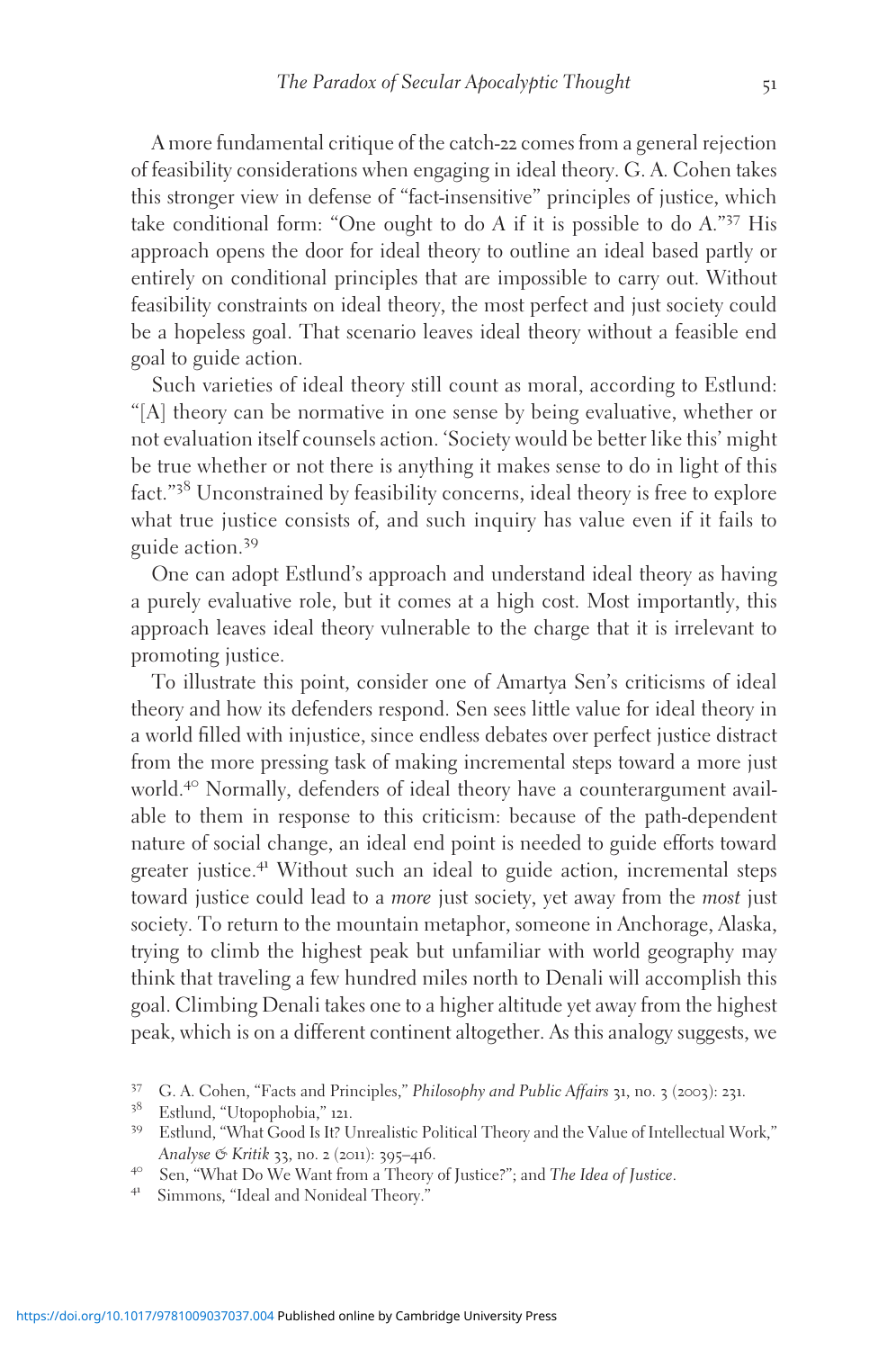need an ideal to guide the pursuit of justice and avoid paths that delay or block greater advances later.

This defense of ideal theory, however, loses its force when theorizing becomes disconnected from considerations of feasibility and takes on a purely evaluative role. Assuming ought implies can, an infeasible ideal fails to provide a moral end goal to guide efforts toward greater justice. In this case, ideal theory lacks the navigational value that the most powerful counterargument to Sen appeals to. Without navigational value, ideal theory could persist as an intellectual pursuit, but Sen would be right – it would be an intellectual pursuit irrelevant to advancing justice in the real world.

Uncomfortable with that conclusion, some still may try to salvage a navigational role for ideal theory that offers an unattainable ideal. Perhaps such an ideal can serve as a goal that we strive to get closer to, even if it will always be beyond our reach. But though reasonable on its face, this argument runs into a problem: there is no guarantee that moving closer to an unattainable ideal of justice will lead toward the most just society possible.

To illustrate this point, consider the following example. Some believe that future advances in artificial intelligence will lead to an ideal society that remedies a host of injustices common today. According to this view, ideal theory must set forth principles of justice to govern the development, distribution, and use of artificial intelligence. Now suppose the goal outlined by this ideal theory is impossible to achieve, both now and in the future. Perhaps human capacities cannot effectively control artificial intelligence, which if developed would exercise tyrannical power over humanity. Or, more prosaically, perhaps humans lack the capacity to develop artificial intelligence to the point where it becomes truly effective in remedying injustice.<sup>42</sup> Either way, investing in and pursuing artificial intelligence would hinder efforts to advance justice. Instead of leading to the most just and perfect society possible, pursuing this unattainable ideal takes society down a path that wastes valuable resources and perhaps even fosters tyranny.

It could be the case that pursuing an unattainable ideal corresponds with the path to the most just society possible, but that cannot be assumed, as this example suggests. Demonstrating the navigational value of an unattainable ideal requires identifying the most just ideal possible and explaining how the paths to these two ideals correspond. So, ultimately, we cannot escape questions of feasibility when formulating navigational ideal theory. The feasibility objection presents a real challenge and, to overcome it, ideal theory must set

See Bostrom, Superintelligence.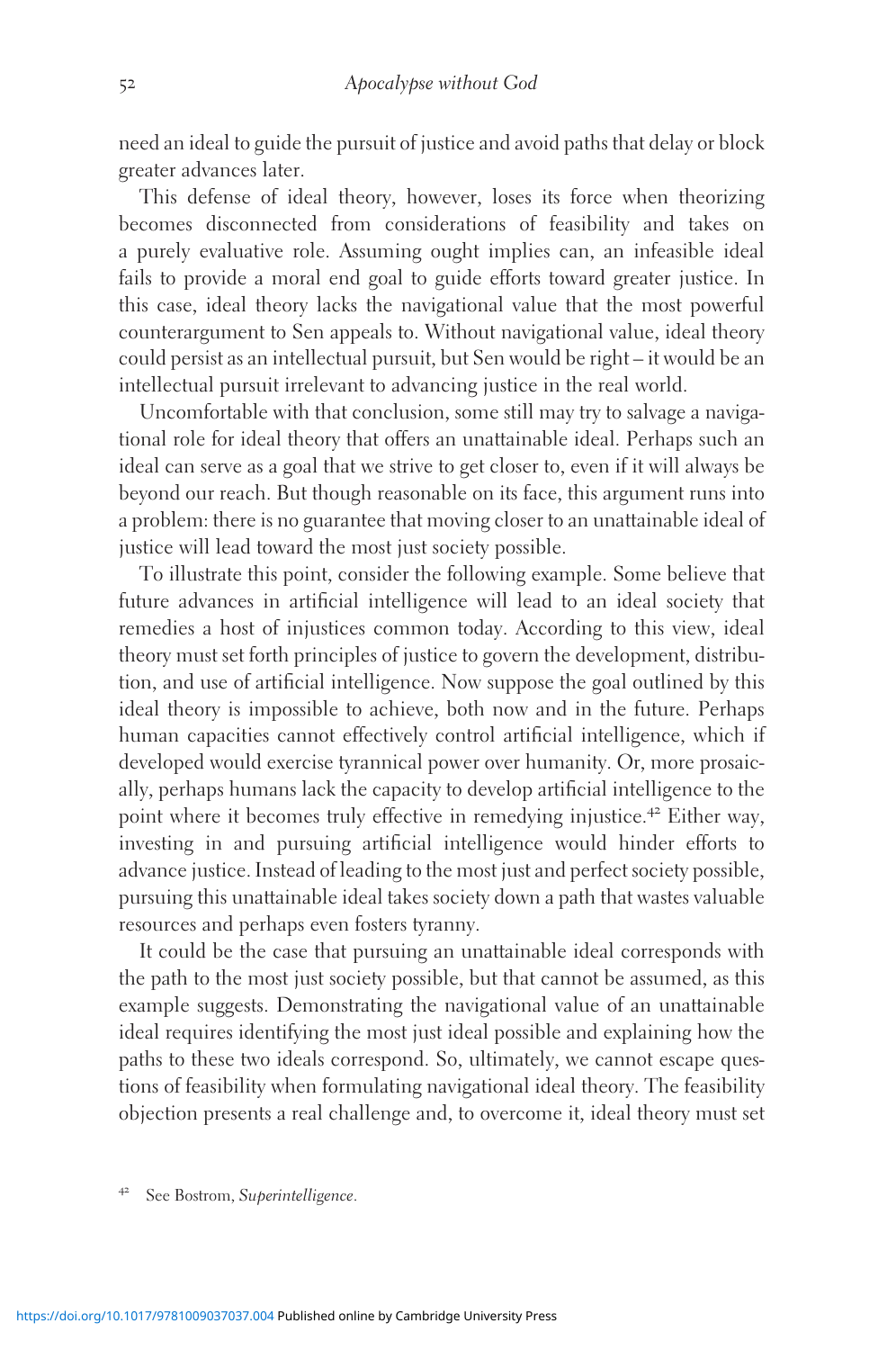forth an ideal that is attainable and a suitable guide to action, not a mythical goal that risks sidetracking efforts toward justice.

Skepticism toward the utopian objection. The utopian objection raises the concern that ideal theory puts forward a goal with insufficient moral appeal, and as such is not worth striving for. Some respond that whether people find an ideal appealing and strive for it says nothing about whether it is true. For example, Laura Valentini points out that individuals do not always follow moral principles, but that is a regrettable fact of life rather than an indictment of the principles themselves.<sup>43</sup> If no moral theory has perfect success in motivating individuals to act rightly, why should we single out ideal theory for criticism? For Valentini, ideal theory's success in motivating action is irrelevant to evaluating its truth.

Valentini is correct that even true moral principles do not always motivate action. But the utopian objection, or at least the strongest form of it, does not stem from concerns that weakness of will prevents the pursuit of ideal theory's goals. It instead levels a more serious charge against ideal theory: regardless of whether ideal theory actually motivates, there are compelling moral reasons why it should not motivate. According to the utopian objection, the insufficient moral appeal of ideal theory should preclude it from serving as a normative guide to action.

Importantly, the utopian objection presents challenges for both inaccurate and accurate accounts of ideal theory. Obviously, when ideal theory is overly pessimistic and specifies an ideal well short of the most perfect and just society possible, the utopian objection tells the ideal theorist to aim higher. But even when ideal theory identifies the most perfect and just society possible, the utopian objection can raise compelling reasons not to pursue it. On its face, this position seems odd. If ideal theory puts forward an ideal embodying the most perfect and just society possible, wouldn't we have strong normative reasons to pursue it? Not necessarily. It could be the case that the ideal, while representing the most just end goal possible, lacks sufficient moral appeal to justify the transition costs to realize it.

Juha Ra¨ikka¨ emphasizes this concern when discussing the "moral costs of the changeover," which come with transitioning to the ideal society.<sup>44</sup> If the ideal is distinct from the present in significant ways, achieving it likely will require dramatic societal changes. Such changes impose considerable

<sup>43</sup> Laura Valentini, "On the Apparent Paradox of Ideal Theory," Journal of Political Philosophy 17, no. 3 (2009): 340.<br><sup>44</sup> Juha Räikkä, "The Feasibility Condition in Political Theory," Journal of Political Philosophy

<sup>6</sup>, no. 1 (1998): 33.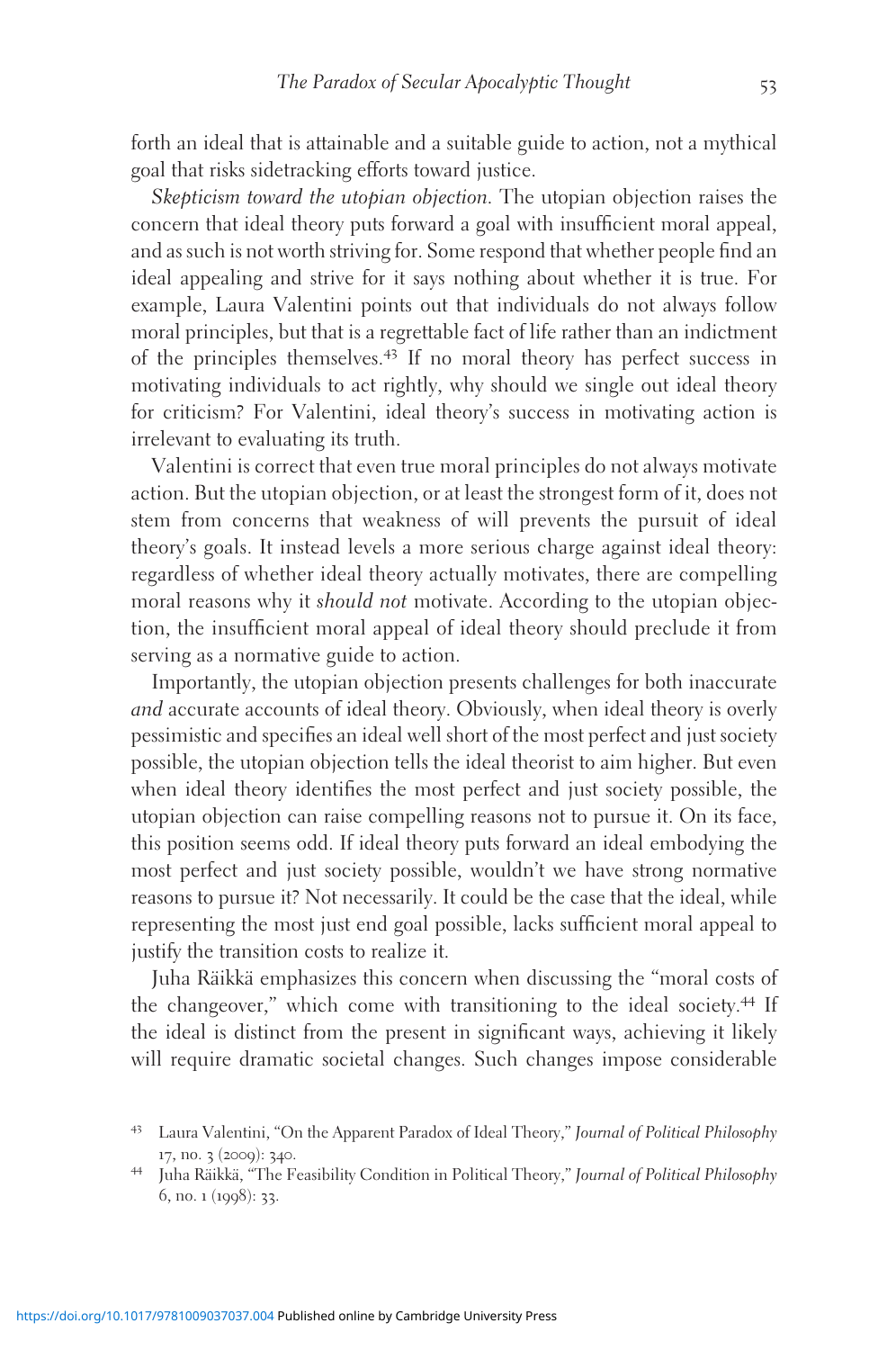sacrifices and disruptions on society. When the transition costs are steep enough, there can be compelling moral reasons to balk at pursuing the ideal society.

Take, for instance, an ideal theory X, which gives an accurate account of the most just and perfect society possible. In a hypothetical state of nature without obstacles from the past to hinder the pursuit of  $X$ 's ideal, individuals have good reason to strive for it. Yet, under actual conditions, advancing toward X's ideal involves higher costs because of the need to alter existing institutions. In fact, at this point in history, X's ideal only can be realized through a bloody conflict that wipes out society's dominant class. The substantial moral costs involved in achieving X's ideal prove too great to justify the transition, even if it would end various injustices (e.g., an entrenched wage and wealth gap between different groups). Other efforts short of wide-scale violence hold the promise of reducing injustice in society, and individuals may have compelling normative reasons to pursue those efforts. Yet that strategy always will fall short of achieving X's vision and will lead society down a different path. In sum, X's ideal has moral appeal, but not enough to justify the transition costs necessary to realize it.

If, as in this case, the utopian objection succeeds, ideal theory finds itself in the same position it does when the feasibility objection succeeds: it lacks navigational value and relevance to promoting justice. Without sufficient moral appeal to justify the transition costs needed to realize its goal, ideal theory fails to specify an ideal worth striving for. So despite the skepticism voiced by some philosophers, the utopian and feasibility objections do present real challenges for ideal theory. It is necessary to escape the catch-22 posed by these objections to ensure ideal theory's normative value in guiding action. The appeal of cataclysmic apocalyptic thought for politics, as the next section discusses, partly lies in offering motivational resources that seem to overcome this catch-22.

## APOCALYPTIC THOUGHT'S APPEAL FOR POLITICS

Faced with the catch-22 posed by the feasibility and utopian objections, ideal theorists could just give up on trying to formulate an ideal with navigational value. In that case, ideal theory would merely have an evaluative role: specifying the best society in theory and abandoning any aspirations to formulate a feasible end goal to guide action. Some, like Estlund and Cohen, seem content limiting ideal theory to this role. Others, though, find this concession deeply unsatisfying – one suited for the ivory tower but not actual politics, a sphere that demands a more robust normative role for ideal theory.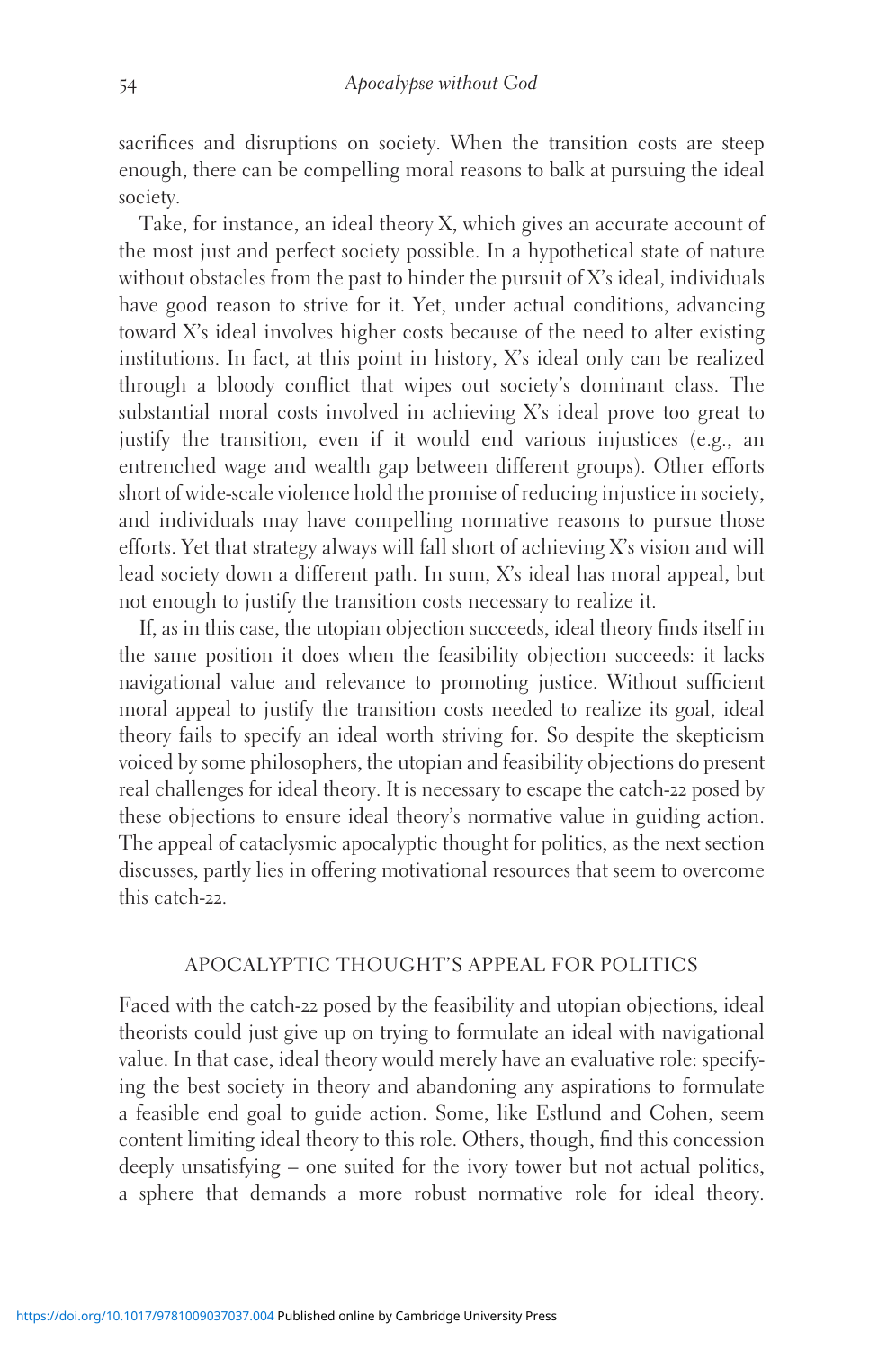According to this view, one consults ideal theory not only to know what the ideal society is, but also for guidance on how to achieve it. As Gaus puts it, ideal theory is both about "what we should think" and "what we should do. They are not ultimately separable, for to think about justice is to think about where we should *move*, and how to engage in the *quest*."<sup>45</sup> Especially for those who understand their theorizing as a contribution to bringing about the ideal society, it is essential for ideal theory to guide action.

But crafting ideal theory with navigational value requires overcoming the catch-22 and identifying a goal that is utopian and feasible. For those facing this challenge, the apocalyptic tradition – and cataclysmic apocalyptic thought in particular – offers a potentially appealing strategy. Cataclysmic apocalyptic thought refuses to be stymied by either horn of the catch-22 of ideal theory: it embraces a thoroughly utopian ideal while offering a narrative to explain its feasibility. Such thought brings together in a single ideal seemingly irreconcilable goals.

Let's start with the goal of crafting a utopian ideal. Despite the criticisms leveled against apocalyptic thought, few complain about its being insufficiently utopian. Apocalyptic narratives envision perfection at the end of history, such as the new Jerusalem described in Revelation. The vision of what's to come – a world finally free from strife, want, and suffering – stands in stark contrast to today. Without apology, the apocalyptic tradition sets forth a utopian vision as the destiny for God's elect. Since it outlines an ideal embodying perfection, apocalyptic thought proves less vulnerable to the charge that its vision lacks appeal.

Now let's turn to feasibility. Cataclysmic apocalyptic thought provides an explanation for how its utopian ideal could be feasible. Outlining a far-off ideal without any connection to the present naturally prompts the feasibility objection – how does one get there from here? Cataclysmic apocalyptic thought takes this concern seriously and attempts to address it: a coming crisis will open a path that links the present to utopia. Without such disruption, the apocalyptic ideal would be an impossible and foolish thing to strive for. Cataclysmic apocalyptic thought avoids this motivational dead end by predicting a coming crisis, unlike any before, that will wipe away corruption and bring about the ideal envisioned.

The appeal of cataclysmic apocalyptic thought makes further sense when considering the power of crisis generally in interpreting political events. Crisis often provides compelling grounds for indicting the status quo and developing an alternative vision of politics to pursue. Both the political right and left

Gaus, The Tyranny of the Ideal, 61.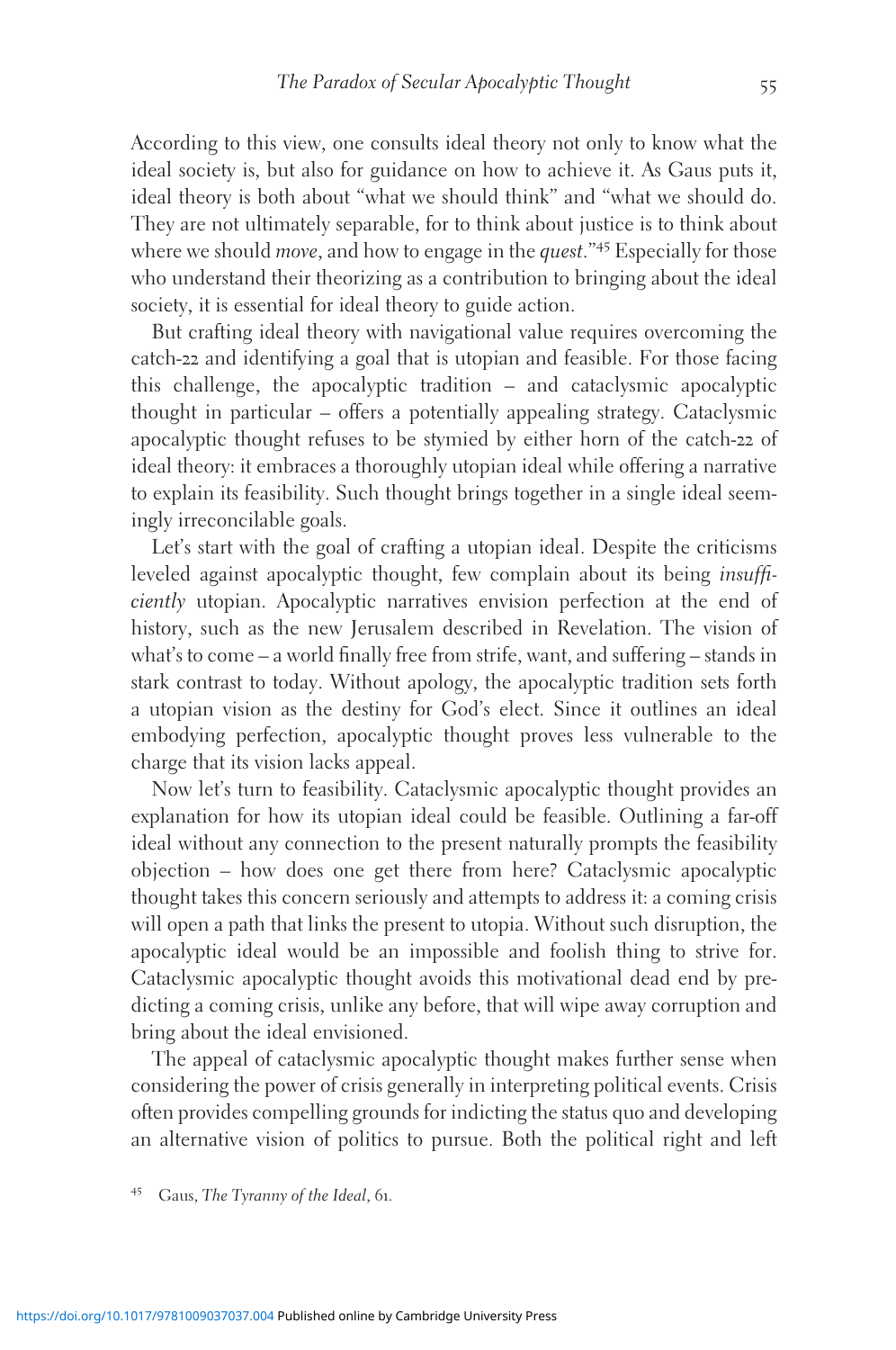recognize the opportunities presented by crisis. "Only a crisis – actual or perceived – produces real change," writes the conservative economist Milton Friedman. "When that crisis occurs, the actions that are taken depend on the ideas that are lying around."<sup>46</sup> President Barack Obama's first chief of staff, Rahm Emanuel, makes a similar point: "You never want a serious crisis to go to waste ... . [The 2008 economic] crisis provides the opportunity for us to do things that you could not do before."<sup>47</sup> This idea is far from new and, from the Age of Revolution to the present, appears in political tracts, such as The Crisis by Thomas Paine.<sup>48</sup> Of course, the idea stretches back even further, as apocalyptic texts and the events they inspired remind us. Across different eras, crisis has had the power to direct people's attention to societal failures and instill a sense of urgency to take political action.

Cataclysmic apocalyptic thought harnesses the potent idea that crisis represents a transformative moment. It argues that the perfect society to surpass all others awaits just on the other side of crisis. Within this framework of thought, crisis will wipe away obstacles that have long blocked the path to utopia. This knowledge creates urgency to take advantage of the unique opportunity at hand. The appeal of cataclysmic apocalyptic thought lies in reframing crisis so that it no longer is a source of paralyzing fear, but an opportunity for transformative change.

#### A STRATEGY NOT WITHOUT RISKS

Cataclysmic apocalyptic thought proves appealing for politics because of the promise it holds: overcoming the intractable catch-22 of ideal theory and motivating dramatic political action perhaps when it is most needed, in the midst of crisis. But political strategies that hold promise almost always come with risks, and that is true in this case. Cataclysmic apocalyptic thought as a lens for interpreting politics and stirring people to action can backfire in three ways: (1) lead to a quietist attitude toward politics; (2) prove unable to sustain hope and motivate action over time; and (3) exacerbate injustice by trying to force utopia under conditions of uncertainty.

<sup>&</sup>lt;sup>46</sup> Milton Friedman, Capitalism and Freedom, 40th anniversary ed. (Chicago: University of Chicago Press, <sup>2002</sup>), xiv. <sup>47</sup> Gerald Seib, "In Crisis, Opportunity for Obama," Wall Street Journal, November <sup>21</sup>, <sup>2008</sup>,

[www.wsj.com/articles/SB](http://www.wsj.com/articles/SB122721278056345271)122721278056345271. <sup>48</sup> Thomas Paine, The Crisis, in Thomas Paine: Collected Writings, ed. Eric Foner, <sup>91</sup>–176,

<sup>181</sup>–210, 222–52, 325–33, 348–54 (New York: Library of America, 1995).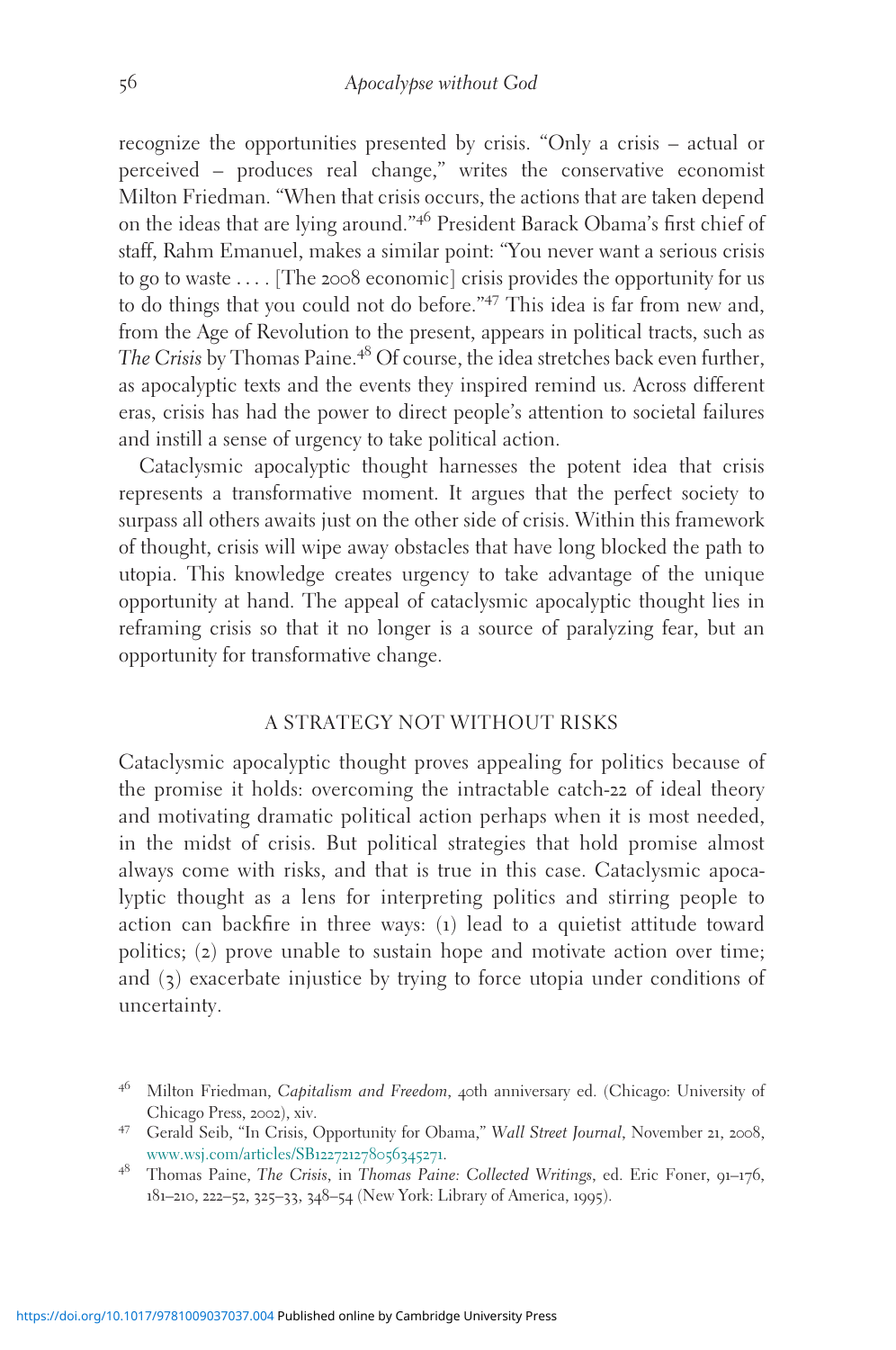To begin with the risk of quietism, this worry frequently comes up in the context of religious apocalyptic thought.<sup>49</sup> If it is foreordained that divine forces will wipe away corruption and establish a perfect society, what point is there for individuals to take action in pursuit of that goal? Given that divine plans are in motion, individual action seems insignificant and unable to impact the ultimate outcome. Secular apocalyptic thought faces similar concerns. If forces in history guarantee that society eventually will attain perfection, it can be tempting to conclude that one's own actions are ultimately meaningless. So apocalyptic thought can breed such confidence in the future that a quietist attitude toward politics results. But it is important not to overstate this worry. A far more common barrier to political action is lack of hope. As research from psychology finds, people are more likely to support and consider participating in collective action when they have hope that political change is possible.<sup>50</sup> Utopian hope, in particular, can motivate collective action by highlighting the gap between the present society and the ideal – and the need to bridge that gap.<sup>51</sup> Cataclysmic apocalyptic thought crafts a narrative that offers such hope, which highlights its potential to motivate political action.

It is sustaining hope that proves especially challenging. Instilling a particular crisis with historic importance creates, in the short term, a sense of urgency to seize the opportunity to radically improve society. This hopeful mindset, though, quickly can turn into disillusionment when crisis fails to produce redemptive change. That danger has long plagued apocalyptic thought. As Stephen O'Leary observes, "[T]he recurring fallacy of apocalyptic eschatology seems to rest in a human tendency to identify the particular with the ultimate."<sup>52</sup> Cataclysmic apocalyptic thought pins its hopes for renewal on a particular moment in history. If dramatic action in response to crisis never

- <sup>49</sup> See, e.g., Timothy Weber, *Living in the Shadow of the Second Coming: American Premillennialism,*  $1875-1082$  (Grand Rapids, MI: Academie Books,  $1083$ ),  $93-104$ .
- <sup>50</sup> See Smadar Cohen-Chen and Martijn Van Zomeren, "Yes We Can? Group Efficacy Beliefs Predict Collective Action, but only When Hope Is High," Journal of Experimental Social Psychology 77 (2018): 50–59; Simon Bury, Michael Wenzel, and Lydia Woodyatt, "Against the Odds: Hope as an Antecedent of Support for Climate Change Action," British Journal of Social Psychology 59, no. 2 (2020): 289–310; and Katharine Greenaway et al., "Feeling Hopeful Inspires Support for Social Change," Political Psychology 37, no. 1 (2016): 89–107.
- <sup>51</sup> See Julian Fernando et al., "Functions of Utopia: How Utopian Thinking Motivates Societal Engagement," Personality and Social Psychology Bulletin 44, no. 5 (2018): 779–92; and Vivienne Badaan et al., "Imagining Better Societies: A Social Psychological Framework for the Study of Utopian Thinking and Collective Action," Social and Personality Psychology
- Compass <sup>14</sup>, no. <sup>4</sup> (2020): e12525. <sup>52</sup> Stephen O'Leary, Arguing the Apocalypse: A Theory of Millennial Rhetoric (New York: Oxford University Press, 1994), 218.